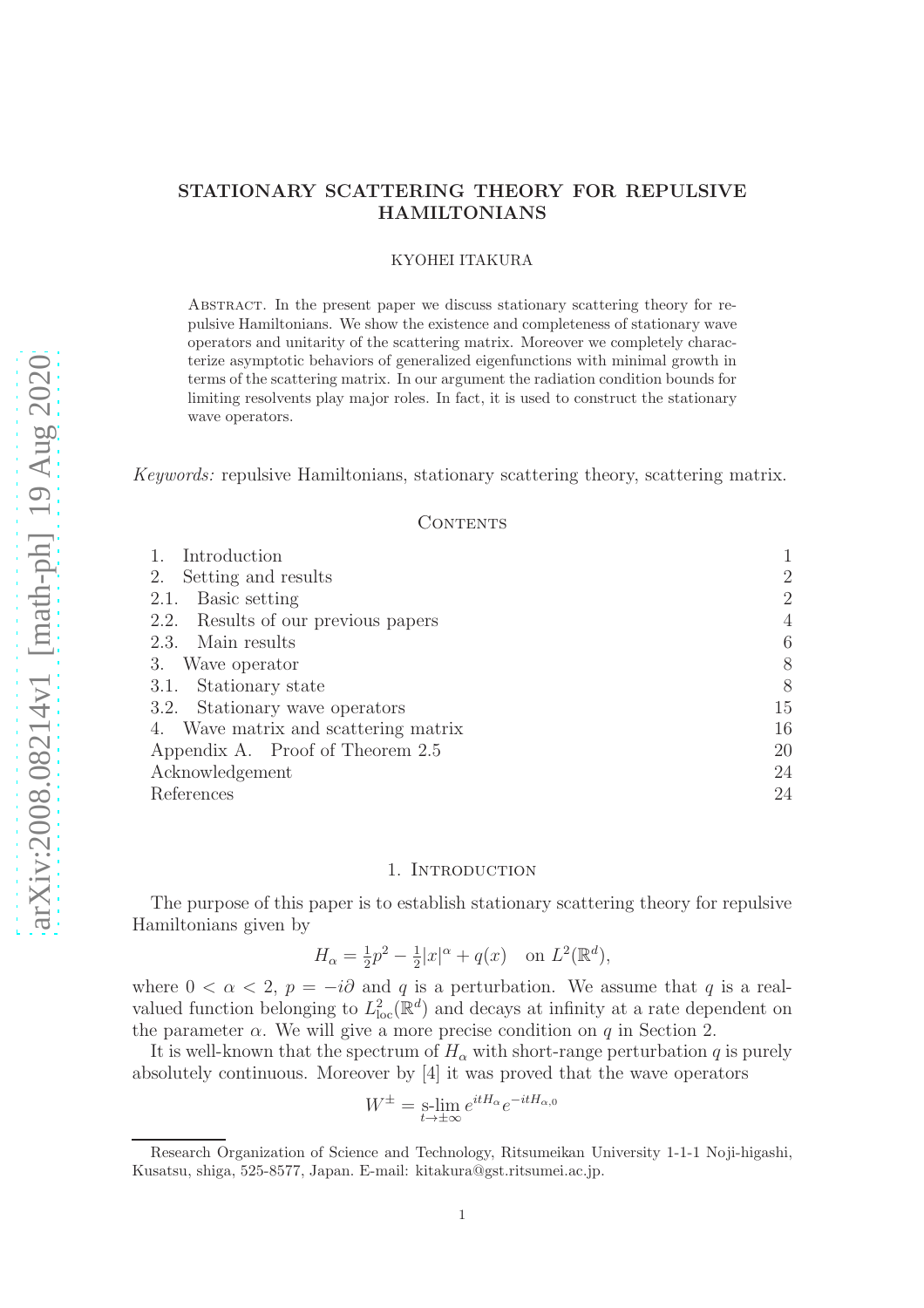### 2 KYOHEI ITAKURA

exist and are complete. Here we denote the *free* repulsive Hamiltonian as  $H_{\alpha,0}$ , that is

$$
H_{\alpha,0} := \frac{1}{2}p^2 - \frac{1}{2}|x|^{\alpha}.
$$

However stationary scattering theory is not yet established for the repulsive Hamiltonians even for short-range perturbations, as far as the author knows. In the paper, we deal with several topics on stationary scattering theory. The first one is existence and completeness of the stationary wave operators  $\mathcal{F}^{\pm}$ . To construct the stationary wave operators we use the radiation condition bounds stated as Corollary 2.7 below and employ the schemes of [6, 12, 16]. The second one is unitarity of the scattering matrix  $S(\cdot)$ . The last one is asymptotic behaviors of *minimal* generalized eigenfunctions (see Theorem 2.14). Here we say minimal in the sense that the growth order at infinity is minimal. We obtain a characterization of them by outgoing/incoming spherical waves. We note these topics are not dealt with in [4]. In this sense our results are new, and this is a novelty of the paper.

In this paper we discuss only the case of  $0 < \alpha < 2$ , although the case of  $\alpha = 2$  is included in [4]. When  $\alpha = 2$  the classical particles scatter with exponential order, although when  $0 < \alpha < 2$  they scatter with polynomial order. Then our *escape* function, which plays an important role in the study of repulsive Hamiltonians (cf.  $(2.2)$ , is defined by using a logarithmic function, see [13, 14]. Thus when  $\alpha = 2$ , we need a more stronger result than Corollary 2.7 to construct the stationary wave operators.

In Section 2 we state our setting and results. We introduce our basic setting, for example, definition of escape function and an assumption on  $q$ , and spectral theory, which is a refinement of the results of our previous papers, and state our main results on stationary scattering theory. We are going to give the proofs in later sections. In Sections 3 we discuss properties of stationary wave operators, and in Section 4 we investigate a characterization of minimal generalized eigenfunctions.

### 2. SETTING AND RESULTS

### 2.1. Basic setting. We choose a smooth cut-off function  $\chi$  which satisfies

$$
\chi(s) = \begin{cases} 1 & \text{for } s \le 1, \\ 0 & \text{for } s \ge 2, \end{cases} \qquad \frac{\mathrm{d}}{\mathrm{d}s} \chi = \chi' \le 0. \tag{2.1}
$$

Throughout the paper, we fix the function  $\chi$ . By using the function  $\chi$  we introduce the function  $r \in C^{\infty}(\mathbb{R}^d)$ , which is a modification of |x| on a neighborhood of the origin, by

$$
r = r(x) = \chi(|x|) + (1 - \chi(|x|))|x|.
$$

Now our escape function  $f \in C^{\infty}(\mathbb{R}^d)$  is given as follows:

$$
f(x) = \frac{r^{1-\alpha/2} - 1}{1 - \alpha/2} + 1.
$$
\n(2.2)

Such a choice of  $f$  is based on the scattering order of classical particles subject to the repulsive electric field (see [13, 14]). We note that  $f \geq 1$  on  $\mathbb{R}^d$ .

Throughout the paper we assume the following condition.

**Condition 2.1.** The perturbation q is a real-valued function and belongs to  $C^1(\mathbb{R}^d)$ . Moreover there exist  $\rho, C_k > 0$  for  $k = 0, 1$  such that

$$
|\partial^k q| \le C_k f^{-1-k-\rho}.
$$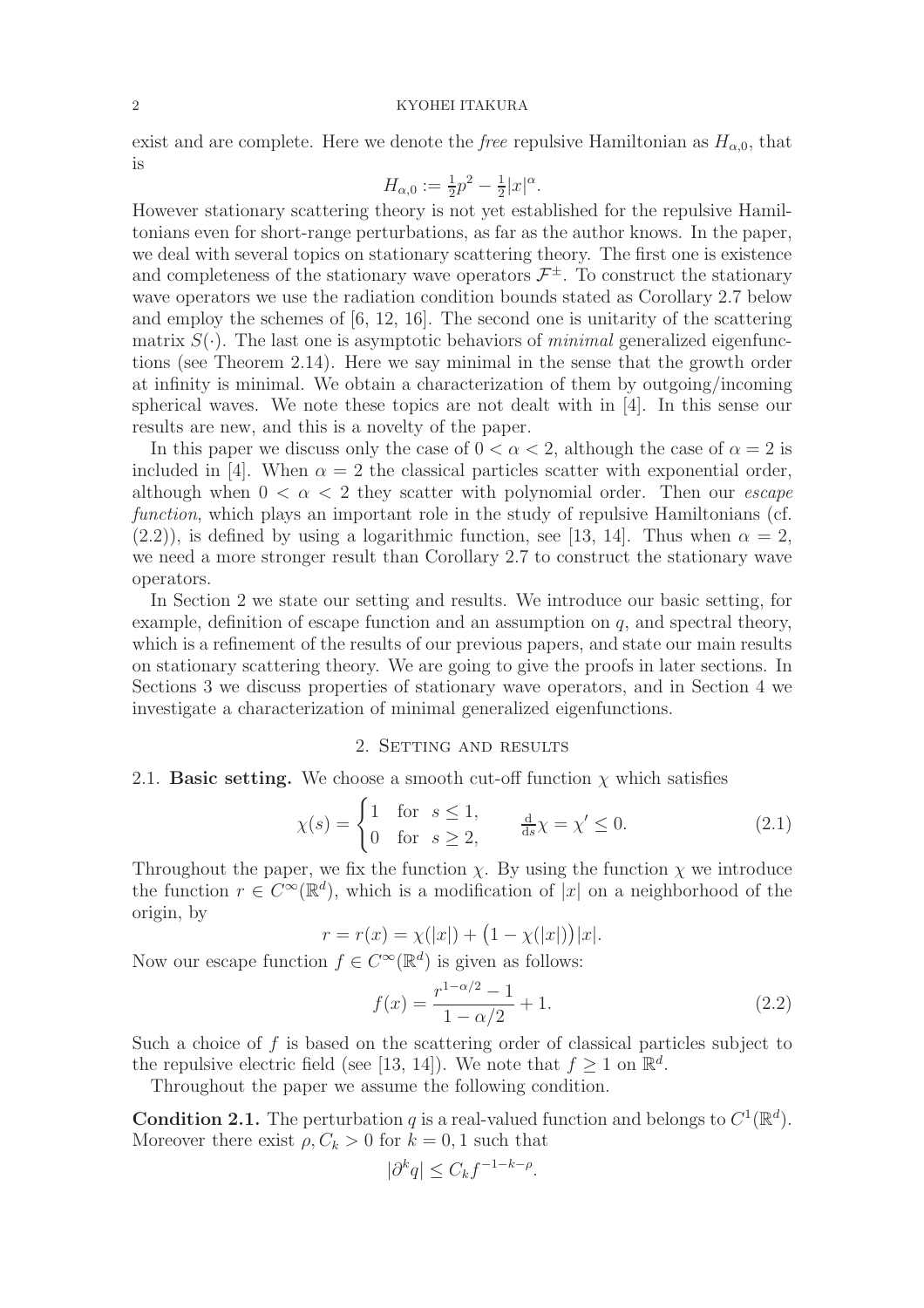Under Condition 2.1 it follows by the Faris–Lavine theorem (cf. [22]) that  $H_{\alpha}$  is essentially self-adjoint on  $C_0^{\infty}(\mathbb{R}^d)$ . We denote its self-adjoint extension by the same letter for simplicity.

Next we introduce the Agmon–Hörmander spaces associated with the function  $f$ . We let  $F(S)$  be the sharp characteristic function of a general subset  $S \subseteq \mathbb{R}^d$ , and set

$$
F_n = F(\{x \in \mathbb{R}^d \mid 2^n \le f(x) < 2^{n+1}\}) \quad \text{for } n \in \mathbb{N}_0.
$$

Then define the Agmon–Hörmander spaces  $\mathcal{B}, \mathcal{B}^*$  and  $\mathcal{B}_0^*$  as

$$
\mathcal{B} = \left\{ \psi \in L_{\text{loc}}^2(\mathbb{R}^d) \middle| \|\psi\|_{\mathcal{B}} := \sum_{n \in \mathbb{N}_0} 2^{n/2} \|F_n \psi\|_{L^2} < \infty \right\},
$$
\n
$$
\mathcal{B}^* = \left\{ \psi \in L_{\text{loc}}^2(\mathbb{R}^d) \middle| \|\psi\|_{\mathcal{B}^*} := \sup_{n \in \mathbb{N}_0} 2^{-n/2} \|F_n \psi\|_{L^2} < \infty \right\},
$$
\n
$$
\mathcal{B}_0^* = \left\{ \psi \in \mathcal{B}^* \middle| \lim_{n \to \infty} 2^{-n/2} \|F_n \psi\|_{L^2} = 0 \right\}.
$$

Note that  $\mathcal{B}$  is a Banach space with respect to the norm  $\|\cdot\|_{\mathcal{B}}$ , and  $\mathcal{B}^*$  and  $\mathcal{B}^*_{0}$  are Banach spaces with respect to the same norm  $\|\cdot\|_{\mathcal{B}^*}$ . Note also that, if we introduce the f-weighted  $L^2$ -spaces of order  $s \in \mathbb{R}$  as

$$
L_s^2 = f^{-s}L^2,
$$

for any  $s > 1/2$  the following inclusion relations hold:

$$
L_s^2 \subsetneq \mathcal{B} \subsetneq L_{1/2}^2 \subsetneq L^2 \subsetneq L_{-1/2}^2 \subsetneq \mathcal{B}_0^* \subsetneq \mathcal{B}^* \subsetneq L_{-s}^2.
$$

We introduce differential operators  $\partial^r$  and  $\partial^f$  as

$$
\partial^r = (\partial r)\partial, \quad \partial^f = (\partial f)\partial = r^{-\alpha/2}(\partial r)\partial,
$$

respectively, and then we define a 'conjugate operator' A as

$$
A = \text{Re } p^f = \frac{1}{2} ((p^f)^* + p^f), \quad p^f = -i \partial^f.
$$
 (2.3)

We note that (cf. [13]) A is self-adjoint operator with domain  $\{\psi \in L^2 | A\psi \in L^2\},\$ and has expressions

$$
A = p^{f} - \frac{i}{2}(\Delta f) = (p^{f})^* + \frac{i}{2}(\Delta f).
$$

We also note A is different from the standard conjugate operator, cf.  $[4, 20]$ . In fact, the commutator  $[H, iA]$  has only weak positivity decaying at infinity, see [13]. We denote the resolvent of  $H_{\alpha}$  for  $z \in \mathbb{C} \setminus \mathbb{R}$  by  $R(z)$ , i.e.,

$$
R(z) = (H_{\alpha} - z)^{-1}.
$$

Let us introduce the function  $\theta \in C^{\infty}(\mathbb{R}^d)$  by

$$
\theta(\lambda, x) = r^{1+\alpha/2}/(1+\alpha/2) + \lambda f. \tag{2.4}
$$

Note that the function  $\theta$  is an approximate solution to the eikonal equation

$$
\frac{1}{2}|\frac{\partial \theta}{\partial x}(\lambda, x)|^2 - \frac{1}{2}|x|^{\alpha} + q - \lambda = 0,
$$

in the sense that for  $2/3 < \alpha < 2$  the quantity of the left-hand side tends to 0 faster than  $f^{-1}$  as  $f \to \infty$ . More precisely, the function  $\theta$  satisfies

$$
\frac{1}{2}|\frac{\partial \theta}{\partial x}(\lambda, x)|^2 - \frac{1}{2}|x|^{\alpha} + q - \lambda = \mathcal{O}(f^{-1 - \min\{\rho, (3\alpha/2 - 1)/(1 - \alpha/2)\}}). \tag{2.5}
$$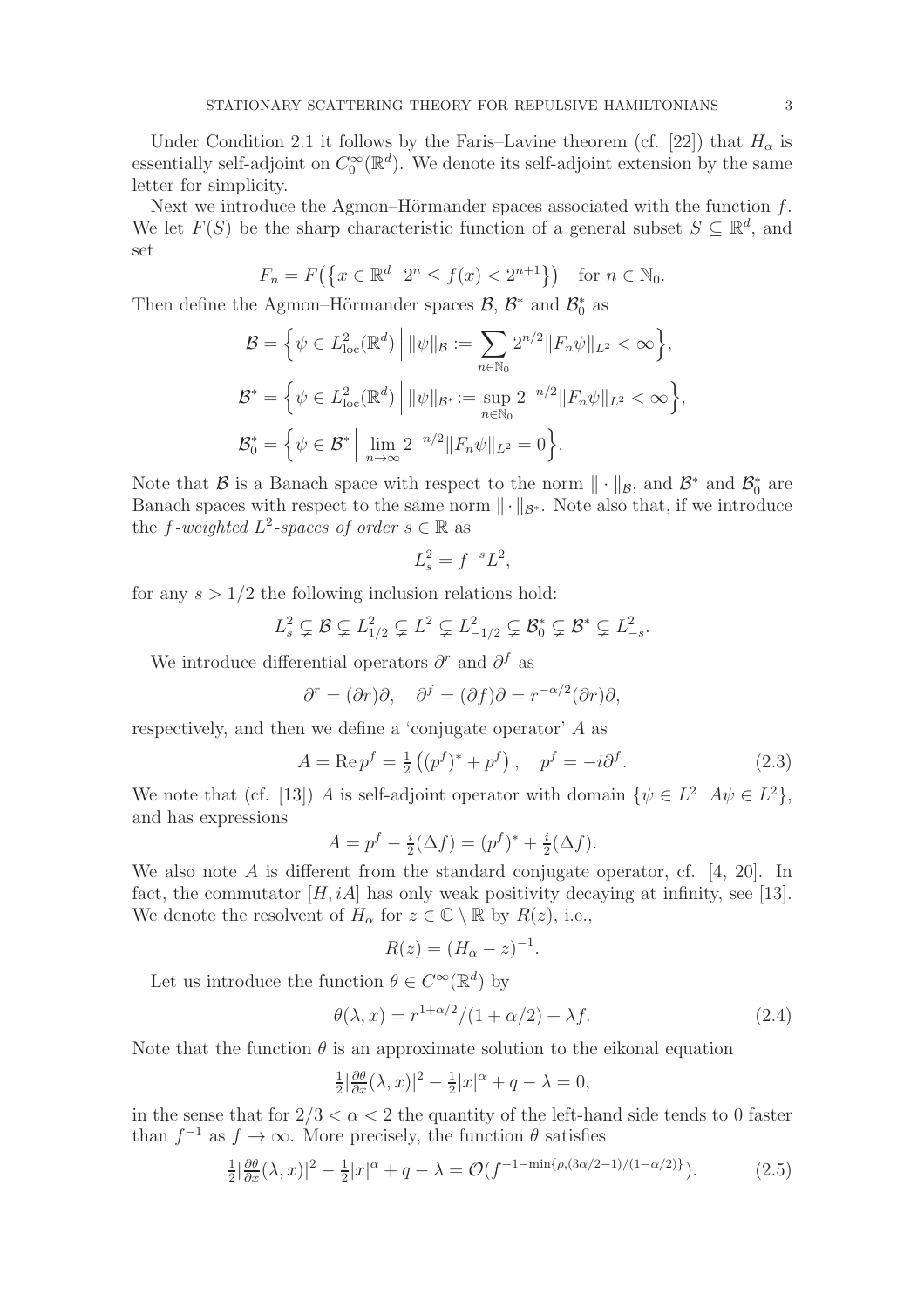**Remark 2.2.** (1) When  $\alpha = 1, 2$ , the functions  $\theta_1, \theta_2 \in C^{\infty}(\mathbb{R}^d)$  satisfying

$$
\theta_1(\lambda, x) = \frac{2}{3}(r + 2\lambda)^{3/2} \quad \text{for } r > 1 - 2\lambda,
$$
  
\n
$$
\theta_2(\lambda, x) = \frac{1}{2}r(r^2 + 2\lambda)^{1/2} + \lambda \log\left\{\frac{r}{2} + \frac{1}{2}(r^2 + 2\lambda)^{1/2}\right\} \quad \text{for } r^2 > 1 - 2\lambda,
$$

respectively, solve the eikonal equation of the *free* case for sufficiently large  $r$ . In particular, their leading terms coincide with  $\theta(\lambda, x)$ .

(2) We constructed  $\theta$  by the following simple approximation.

$$
\theta(\lambda, x) \sim \int (r^{\alpha} + 2\lambda)^{1/2} (\partial r) dx \sim \int (r^{\alpha/2} + \lambda r^{-\alpha/2} + \mathcal{O}(r^{-3\alpha/2})) (\partial r) dx.
$$

Thus by adding some lower order terms to  $\theta(\lambda, x)$ , we can improve the order of the right-hand side of (2.5).

In the following we assume that  $2/3 < \alpha < 2$ . However our results hold for all  $\alpha \in (0, 2)$  by retaking  $\theta$  appropriately, as stated in the above remark.

2.2. Results of our previous papers. Before stating our main results, let us recall several results of [13, 14]. Because we use the radiation condition bounds for limiting resolvents of the forms of [14] and Sommerfeld's uniqueness theorem to construct the stationary wave operators and the scattering matrix, respectively. However, as for the radiation condition bounds we need slightly stronger estimates than those of [14] even for the short–range case. Thus we need to refine the results except for Rellich's theorem and limiting absorption principle bounds.

In this section we state improved results. We prove only Theorem 2.5 stated below, since if we get Theorem 2.5 other result can be proved by quite similar way to [3, 14]. The proof of Theorem 2.5 is given in Appendix A.

The first result is the absence of  $\mathcal{B}_0^*$ -eigenfunctions, which is called Rellich's theorem. Since the condition on q of this paper is stronger than that of  $[13]$ , we have the following theorem.

**Theorem 2.3.** Let  $\lambda \in \mathbb{R}$ . Suppose a function  $\phi \in \mathcal{B}_0^*$  satisfies

$$
(H_{\alpha}-\lambda)\phi=0
$$

in the distributional sense. Then  $\phi = 0$  on  $\mathbb{R}^d$ .

We set

$$
\ell_{jk} = |\partial f|^2 \delta_{jk} - (\partial_j f)(\partial_k f), \qquad (2.6)
$$

where  $\delta_{ik}$  is Kronecker's delta. For any compact interval  $I \subseteq \mathbb{R}$  we introduce

 $I_{+} = \{z = \lambda \pm i\Gamma \,|\, \lambda \in I, \Gamma \in (0,1)\},\,$ 

respectively. We also use the notation  $\langle T \rangle_{\psi} = \langle \psi, T \psi \rangle$  for a general linear operator T. The following limiting absorption principle bounds (LAP bounds) for the resolvent  $R(z)$  also hold in the setting of this paper.

**Theorem 2.4.** There exists  $C > 0$  such that for any  $\psi \in \mathcal{B}$  and  $z \in I_{+}$ 

$$
||R(z)\psi||_{\mathcal{B}^*} + ||p^f R(z)\psi||_{\mathcal{B}^*} + \langle p_j f^{-1} \ell_{jk} p_k \rangle_{R(z)\psi}^{1/2} + ||r^{-\alpha} p^2 R(z)\psi||_{\mathcal{B}^*} \leq C ||\psi||_{\mathcal{B}}.
$$

Using the function  $\chi$  of (2.1), we define smooth cut-off functions  $\chi_m$ ,  $\bar{\chi}_m$ ,  $\chi_{m,n}$  $C^{\infty}(\mathbb{R}^d)$  for  $m, n \in \mathbb{N}_0$  as

$$
\chi_m = \chi(f/2^m), \quad \bar{\chi}_m = 1 - \chi_m, \quad \chi_{m,n} = \bar{\chi}_m \chi_n. \tag{2.7}
$$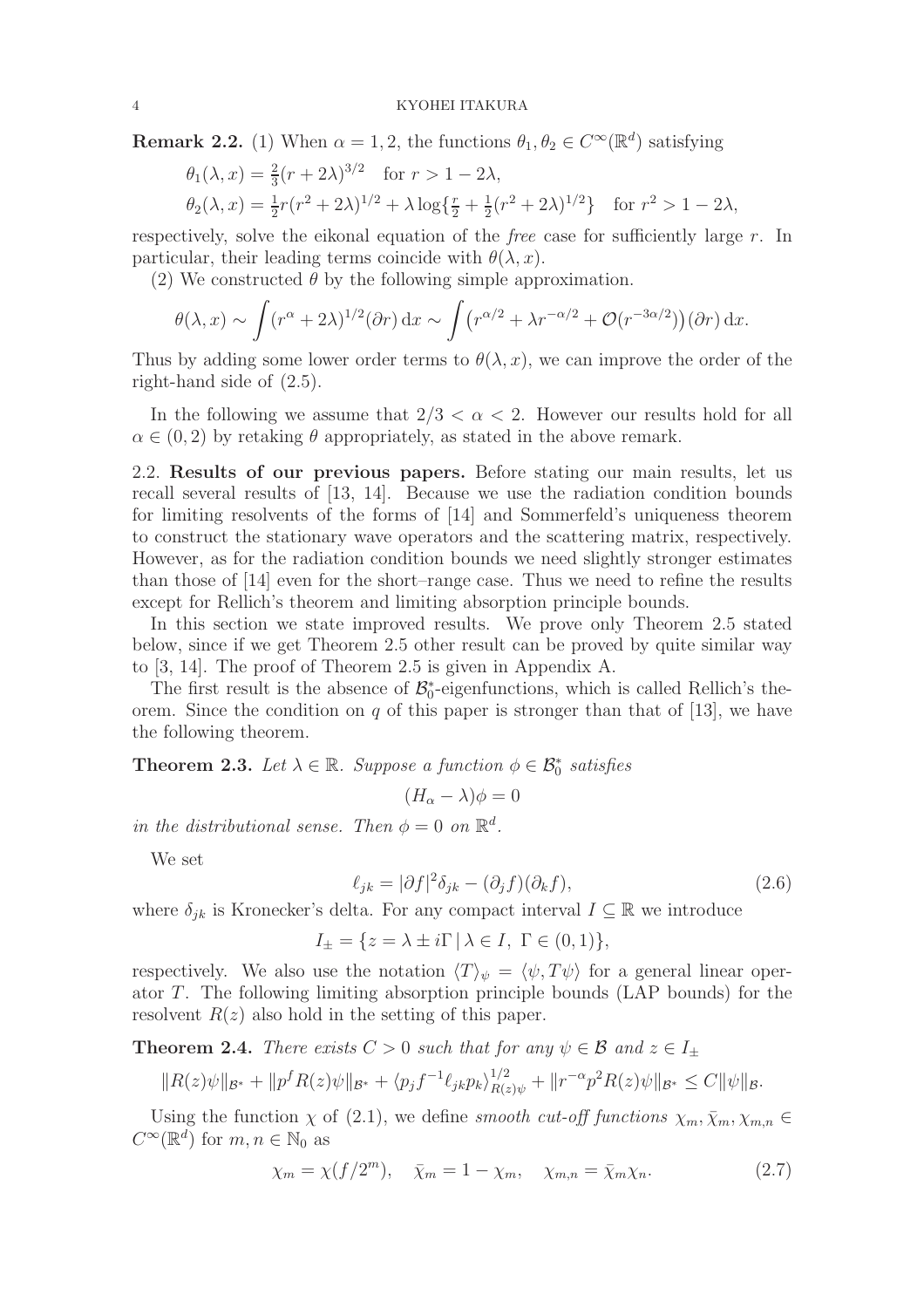We choose and fix large  $m \in \mathbb{N}$  so that on supp  $\bar{\chi}_m$ 

$$
2 \operatorname{Re} z - 2q_0 + r^{\alpha} > 1, \quad r = |x|,
$$

where  $z \in I_{\pm}$  and

$$
q_0 = q + \frac{1}{8}r^{\alpha}(\Delta f)^2 + \frac{\alpha}{4}r^{\alpha/2 - 1}(\Delta f) + \frac{1}{4}r^{\alpha}(\partial^f \Delta f) - \frac{\alpha}{4}r^{-2}.
$$

We set an asymptotic complex phase a by

$$
a = a_z = \bar{\chi}_m \left[ r^{-\alpha/2} \sqrt{2(z - q_0) + r^{\alpha}} \pm \frac{i\alpha}{2} r^{-\alpha/2 - 1} \mp \frac{i\alpha}{2} \frac{z - q_0}{2(z - q_0) + r^{\alpha}} r^{-\alpha/2 - 1} \right]
$$
(2.8)

for  $z \in I_{\pm}$ . Here we choose the branch of square root as  $\text{Re}\sqrt{s} > 0$  for  $s \in \mathbb{R}$ .  $\mathbb{C} \setminus (-\infty, 0]$ . Let

$$
\beta_c = \min\{\rho + 1/(1 - \alpha/2), 1 + \alpha/(1 - \alpha/2)\}.
$$

Then we have refined radiation condition bounds for complex spectral parameters.

**Theorem 2.5.** For all  $\beta \in [0, \beta_c)$ , there exists  $C > 0$  such that for any  $\psi \in f^{-\beta} \mathcal{B}$ and  $z \in I_{\pm}$ 

$$
||f^{\beta}(A \mp a)R(z)\psi||_{\mathcal{B}^*} + \langle p_j f^{2\beta - 1} \ell_{jk} p_k \rangle_{R(z)\psi}^{1/2} \le C ||f^{\beta}\psi||_{\mathcal{B}},
$$
 (2.9)

respectively.

Let us state several applications of Theorem 2.4 and Theorem 2.5. The first one is the limiting absorption principle.

Corollary 2.6. For any  $s > 1/2$  and  $\omega \in (0, \beta_c) \cap (0, \min\{s - 1/2, 1\}]$  there exists  $C > 0$  such that for any  $z, z' \in I_+$  or  $z, z' \in I_-$ 

$$
||R(z) - R(z')||_{\mathcal{L}(\mathcal{H}_s, \mathcal{H}_{-s})} \leq C|z - z'|^{\omega},
$$
  

$$
||r^{-\alpha/2}p\{R(z) - R(z')\}||_{\mathcal{L}(\mathcal{H}_s, \mathcal{H}_{-s})} \leq C|z - z'|^{\omega}.
$$

In particular, for any  $\lambda \in \mathbb{R}$ , there exist uniform limits

$$
\lim_{(0,1)\ni\Gamma\searrow 0} R(\lambda \pm i\Gamma), \quad \lim_{(0,1)\ni\Gamma\searrow 0} r^{-\alpha/2} p R(\lambda \pm i\Gamma),
$$

in the norm topology of  $\mathcal{L}(\mathcal{H}_s, \mathcal{H}_{-s})$ . We denote these limits by  $R(\lambda \pm i0), r^{-\alpha/2}pR(\lambda \pm i0)$ *i*(0), respectively. These limiting resolvents belong to  $\mathcal{L}(\mathcal{B}, \mathcal{B}^*)$ .

The second one is the radiation condition bounds for real spectral parameters, which follows from Theorem 2.5 and Corollary 2.6. We set

$$
a_{\pm} := \lim_{I_{\pm} \ni z \to \lambda \pm i0} a_z, \quad \lambda \in I.
$$

Corollary 2.7. Let  $\lambda \in I$ . Then for all  $\beta \in [0, \beta_c)$ , there exists  $C > 0$  such that for any  $\psi \in f^{-\beta} \mathcal{B}$ 

$$
||f^{\beta}(A \mp a_{\pm})R(\lambda \pm i0)\psi||_{\mathcal{B}^*} + \langle p_j f^{2\beta - 1} \ell_{jk} p_k \rangle_{R(\lambda \pm i0)\psi}^{1/2} \leq C||f^{\beta}\psi||_{\mathcal{B}},
$$

respectively.

The last one is Sommerfeld's uniqueness theorem.

Corollary 2.8. Let  $\lambda \in \mathbb{R}, \phi \in f^{\beta} \mathcal{B}^*$  and  $\psi \in f^{-\beta} \mathcal{B}$  with  $\beta \in [0, \beta_c)$ . Then  $\phi = R(\lambda \pm i0)\psi$  hold if and only if both of the following conditions hold:

- (i)  $(H_{\alpha} \lambda)\phi = \psi$  in the distributional sense.
- (*ii*)  $(A \mp a_{\pm})\phi \in f^{-\beta} \mathcal{B}_0^*$ ,

respectively.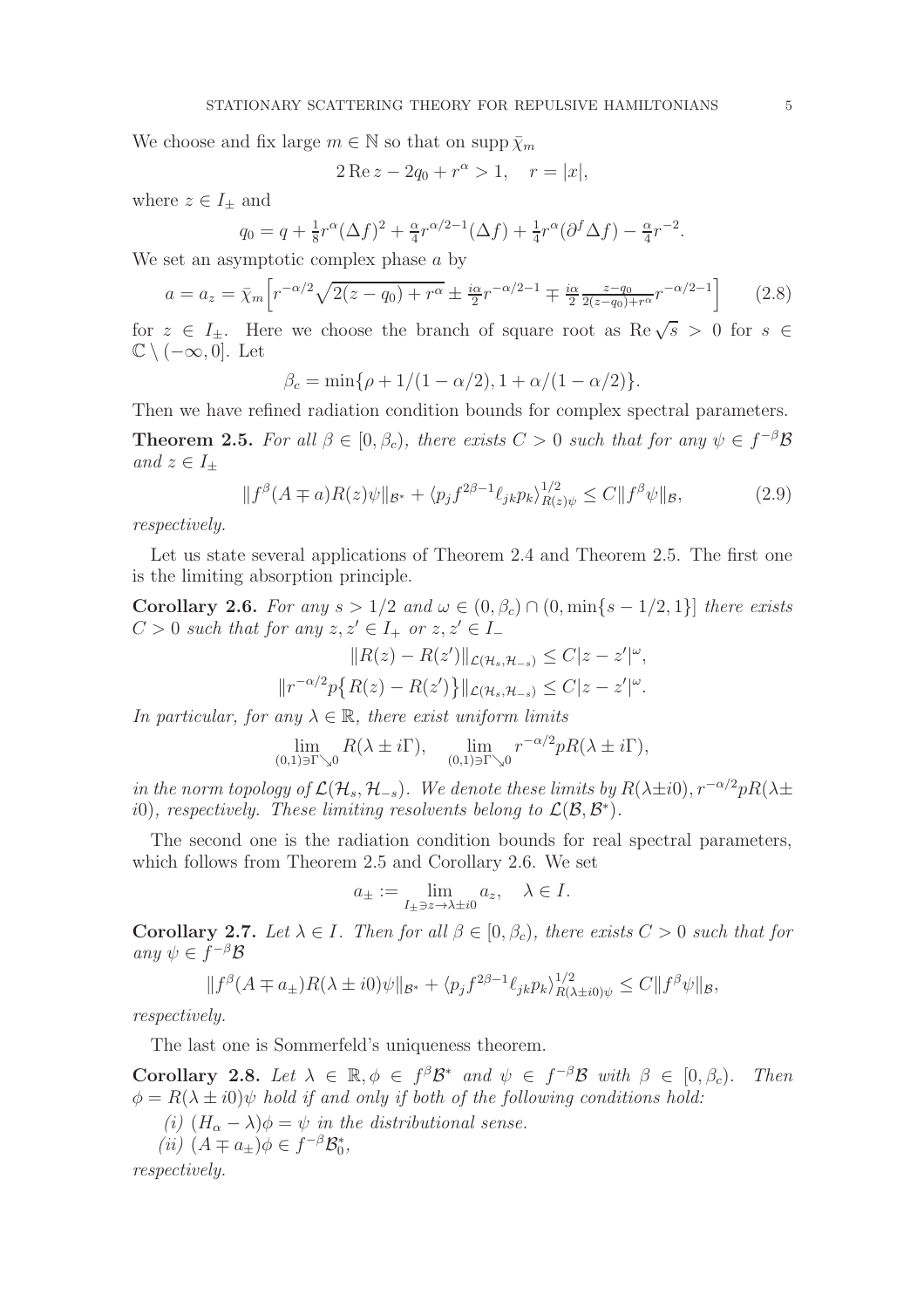2.3. Main results. We introduce the operators  $\mathscr{F}^{\pm}(\lambda, f)$  which map from  $C_0^{\infty}(\mathbb{R}^d)$ to  $L^2(\mathbb{S}^{d-1})$  by

$$
\begin{aligned} &\left(\mathscr{F}^{\pm}(\lambda,f)\psi\right)(\omega) \\ &= \frac{1}{\sqrt{2\pi}}\exp\left\{\pm\frac{\pi i}{4}\left(\frac{d-\alpha/2-3}{1+\alpha/2}\right)\right\}r^{(d+\alpha/2-1)/2}e^{\mp i\theta(\lambda,\cdot\omega)}\left(R(\lambda\pm i0)\psi\right)(\pm\cdot\omega), \end{aligned}
$$

respectively, where  $\psi \in C_0^{\infty}(\mathbb{R}^d)$  and  $\omega \in \mathbb{S}^{d-1}$ .

**Theorem 2.9.**  $\mathscr{F}^{\pm}(\lambda, f)$  are bounded operators from  $C_0^{\infty}(\mathbb{R}^d) \ (\subseteq \mathcal{B})$  to  $L^2(\mathbb{S}^{d-1})$ , and for any  $\psi \in C_0^{\infty}(\mathbb{R}^d)$  there exist limits

$$
\lim_{f \to \infty} \mathcal{F}^{\pm}(\lambda, f) \psi \equiv \mathcal{F}^{\pm}(\lambda) \psi \quad in \quad L^{2}(\mathbb{S}^{d-1}). \tag{2.10}
$$

Moreover it holds that

$$
\frac{1}{2\pi i} \langle R(\lambda + i0)\psi - R(\lambda - i0)\psi, \psi \rangle = ||\mathcal{F}^{\pm}(\lambda)\psi||_{L^2(\mathbb{S}^{d-1})}^2.
$$
 (2.11)

We note, by (2.11), the operators  $\mathscr{F}^{\pm}(\lambda)$  are extended to bounded operators from B into  $L^2(\mathbb{S}^{d-1})$ , and satisfy  $\|\mathscr{F}^+(\lambda)\psi\| = \|\mathscr{F}^-(\lambda)\psi\|$  for any  $\psi \in \mathcal{B}$ . We also note that  $\mathscr{F}^{\pm}(\lambda)$  are continuous in  $\lambda \in \mathbb{R}$ . This follows from the continuity of  $R(\lambda \pm i0)$ in  $\lambda \in \mathbb{R}$ , (2.11) and (3.14) stated below.

We introduce the spaces

$$
\mathcal{H} = L^2(\mathbb{R}^d), \quad \widetilde{\mathcal{H}} = L^2(\mathbb{R}, d\lambda; L^2(\mathbb{S}^{d-1})),
$$

and define the operators  $\mathcal{F}^{\pm} : \mathcal{B} \to C(\mathbb{R}; L^2(\mathbb{S}^{d-1}))$  as

$$
\left(\mathcal{F}^{\pm}\psi\right)(\lambda) = \mathcal{F}^{\pm}(\lambda)\psi, \quad \psi \in \mathcal{B},\tag{2.12}
$$

respectively.

**Proposition 2.10.** The operators  $\mathcal{F}^{\pm}$  defined as mappings  $\mathcal{B} \to C(\mathbb{R}; L^2(\mathbb{S}^{d-1}))$ by (2.12) extend uniquely to isometries  $\mathcal{H} \to \mathcal{H}$ . These operators satisfy  $\mathcal{F}^{\pm}H_{\alpha} \subseteq$  $M_{\lambda} \mathcal{F}^{\pm}$ .

We call the operator  $\mathcal{F}^{\pm}$ :  $\mathcal{H} \to \mathcal{H}$  stationary wave operator. Existence of the stationary wave operators follows from Proposition 2.10. Since Ran  $\mathscr{F}^{\pm}(\lambda)$  are dense in  $L^2(\mathbb{S}^{d-1})$  (see (2.16) below), by the density argument we can see that  $\mathcal{F}^{\pm}$  are surjection, see e.g. [1]. Therefore we obtain the completeness of the stationary wave operators.

# **Theorem 2.11.** The operators  $\mathcal{F}^{\pm}$  are unitary, and satisfy  $\mathcal{F}^{\pm}H_{\alpha}=M_{\lambda}\mathcal{F}^{\pm}.$

Let us introduce the functions  $\phi_{\lambda}^{\pm}[v]$  for  $v \in L^2(\mathbb{S}^{d-1})$  by

$$
\phi_{\lambda}^{\pm}[v](f,\omega) = \frac{1}{\sqrt{2\pi}} \exp\left\{\mp\frac{\pi i}{4} \left(\frac{d+\alpha/2-1}{1+\alpha/2}\right) \right\} r^{-(d+\alpha/2-1)/2} e^{\pm i\theta(\lambda,x)} v(\pm \omega),\tag{2.13}
$$

respectively. We may call these functions outgoing/incoming approximate generalized eigenfunctions. In fact for  $v \in C^{\infty}(\mathbb{S}^{d-1})$  we can see that

$$
\psi_{\lambda}^{\pm}[v] := (H_{\alpha} - \lambda)\phi_{\lambda}^{\pm}[v] \in \mathcal{B},\tag{2.14}
$$

cf. (3.11). The adjoints of  $\mathscr{F}^{\pm}(\lambda)$ :

$$
\mathscr{F}^{\pm}(\lambda)^{*} \in \mathcal{L}(L^{2}(\mathbb{S}^{d-1}), \mathcal{B}^{*}),
$$

which are called the *stationary wave matrices*, are characterized by  $\phi^{\pm}_{\lambda}$  and  $\psi^{\pm}_{\lambda}$  as follows.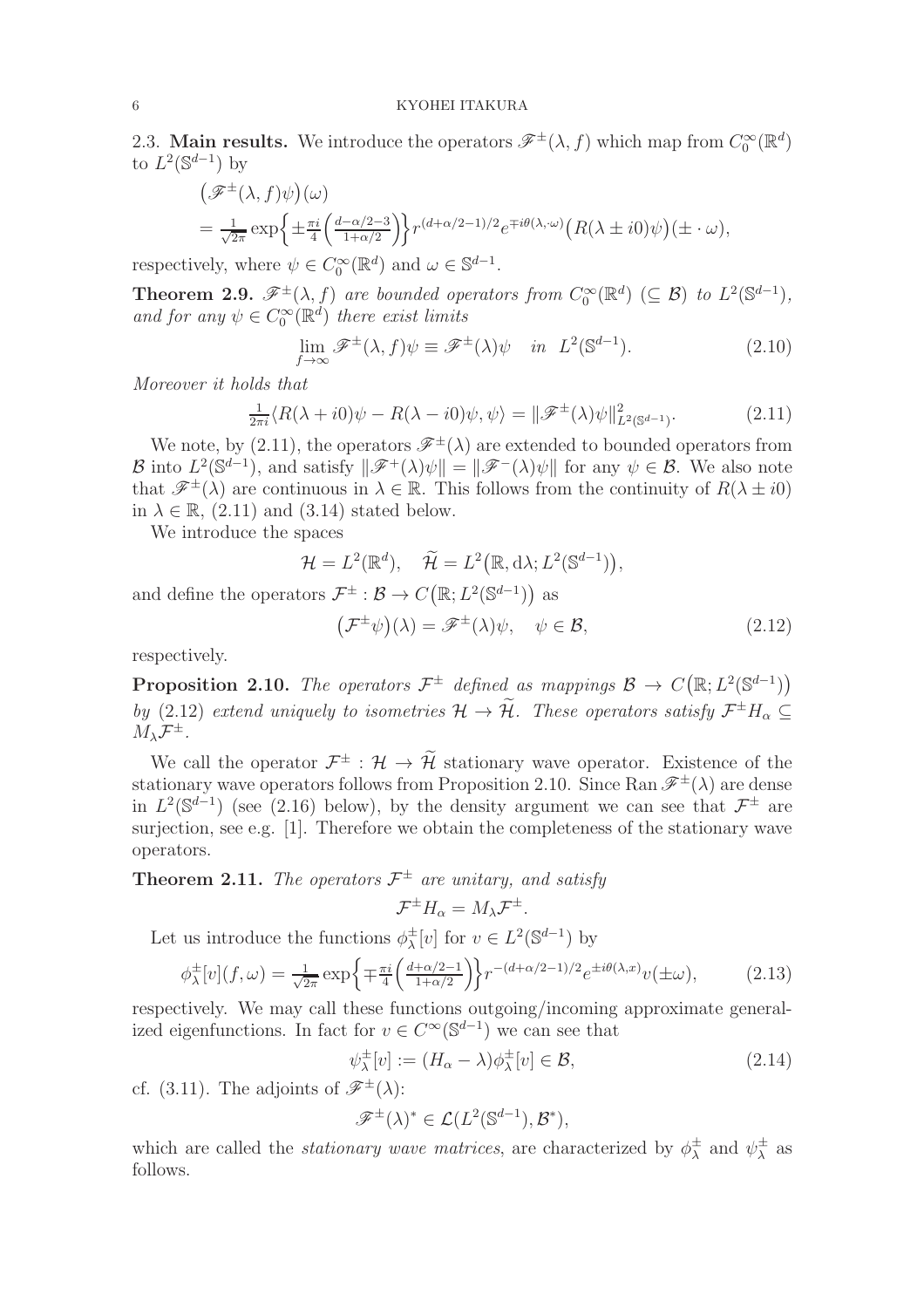**Proposition 2.12.** Let  $v oldsymbol{\in} C^{\infty}(\mathbb{S}^{d-1})$ , and let  $\phi_{\lambda}^{\pm}[v]$  and  $\psi_{\lambda}^{\pm}[v]$  be given by (2.13) and (2.14), respectively. Then

$$
\mathcal{F}^{\pm}(\lambda)^* v = \phi_{\lambda}^{\pm}[v] - R(\lambda \mp i0)\psi_{\lambda}^{\pm}[v] \ (\in \mathcal{B}^*), \tag{2.15}
$$

respectively.

 $\mathscr{F}^{\pm}(\lambda)^{*}$  are also called *eigenoperators*. In fact, by Proposition 2.12 and the density argument we can see that

$$
(H_{\alpha} - \lambda)\mathscr{F}^{\pm}(\lambda)^* v = 0
$$
 for any  $v \in L^2(\mathbb{S}^{d-1})$ .

By Sommerfeld's uniqueness theorem stated as Corollary 2.8, we have

$$
\phi_{\lambda}^{\pm}[v] - R(\lambda \pm i0)\psi_{\lambda}^{\pm}[v] = 0 \quad \text{for} \ \ v \in C^{\infty}(\mathbb{S}^{d-1}).
$$

We can deduce from this equality that

$$
v = \pm 2\pi i \mathcal{F}^{\pm}(\lambda)\psi_{\lambda}^{\pm}[v] \quad \text{for} \ \ v \in C^{\infty}(\mathbb{S}^{d-1}), \tag{2.16}
$$

and then we have

$$
C^{\infty}(\mathbb{S}^{d-1}) \subseteq \operatorname{Ran} \mathscr{F}^{\pm}(\lambda) \subseteq L^{2}(\mathbb{S}^{d-1}).
$$

Therefore we can define the *scattering matrix*  $S(\lambda)$  as satisfying for  $\psi \in \mathcal{B}$ 

$$
\mathcal{F}^+(\lambda)\psi = S(\lambda)\mathcal{F}^-(\lambda)\psi.
$$
 (2.17)

Then by Theorem 2.9 we can see that the scattering matrix is extended to an unitary operator.

**Proposition 2.13.**  $S(\lambda)$  defined by (2.17) is extended to a unitary operator on  $L^2(\mathbb{S}^{d-1})$  and is strongly continuous in  $\lambda \in \mathbb{R}$ .

Finally, we obtain a characterization of the  $\mathcal{B}^*$ -eigenfunctions in terms of  $\phi^{\pm}_{\lambda}$ similar to [16]. Let us introduce the set of minimal generalized eigenfunctions.

 $\mathcal{E}_{\lambda} := \{ \phi \in \mathcal{B}^* \mid (H_{\alpha} - \lambda)\phi = 0 \text{ in the distributional sense. } \}.$ 

**Theorem 2.14.** For any fixed  $\lambda \in \mathbb{R}$  the following assertions hold.

(i) For any one of  $\xi_{\pm} \in L^2(\mathbb{S}^{d-1})$  or  $\phi \in \mathcal{E}_{\lambda}$  the two other quantities in  $\{\xi_{+}, \xi_{-}, \phi\}$ uniquely exist such that

$$
\phi - \phi_{\lambda}^{+}[\xi_{+}] - \phi_{\lambda}^{-}[\xi_{-}] \in \mathcal{B}_{0}^{*}.
$$
\n(2.18)

(ii) For the quantities  $\{\xi_+,\xi_-,\phi\}$  satisfying (2.18), the following relations hold.

$$
\phi = \mathcal{F}^{\pm}(\lambda)^{*} \xi_{\pm}, \qquad \xi_{+} = S(\lambda) \xi_{-}, \tag{2.19}
$$

$$
\xi_{\pm} = \pm \frac{1}{2} c_{\pm} \lim_{R \to \infty} \frac{1}{R} \int_{R}^{2R} r^{(d+\alpha/2-1)/2} e^{\mp i\theta} (A \pm a_0) \phi \, df,\tag{2.20}
$$

where  $c_{\pm} = \sqrt{2\pi} \exp\{\pm \frac{\pi i}{4} (\frac{d + \alpha/2 - 1}{1 + \alpha/2})\}$  and  $a_0 = r^{-\alpha/2} \sqrt{2\lambda - 2q_0 + r^{\alpha}}$ . In particular the wave matrices  $\mathscr{F}^{\pm}(\lambda)^{*}$  give one-to-one correspondences between the spaces  $L^2(\mathbb{S}^{d-1})$  and  $\mathcal{E}_{\lambda}$ .

(iii) The operators  $\mathscr{F}^{\pm}(\lambda) : \mathcal{B} \to L^2(\mathbb{S}^{d-1})$  are surjections.

There are many literature on scattering theory for the Laplacian with decaying potentials. We refer e.g. [5, 6, 7, 9, 10, 12, 16, 18, 19, 23]. However there seems to be no literature on stationary scattering problem for repulsive Hamiltonians even for short–range perturbation, although time-dependent scattering problem for that is well studied cf. e.g. [4, 11, 21]. In this sense, our results are new. Moreover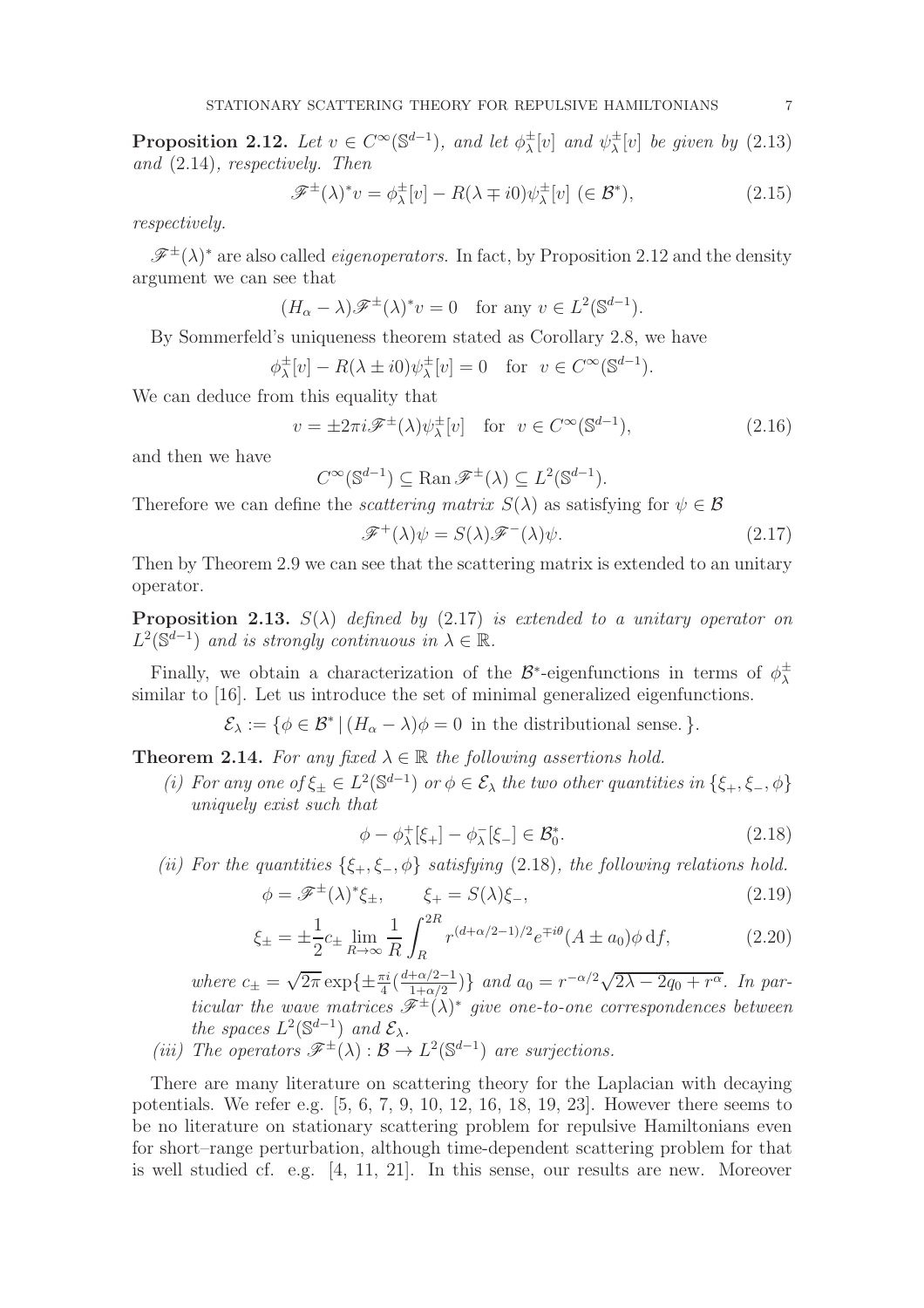since we use Agmon–Hörmander spaces, which are used only for the Laplacian with decaying potentials, so far, cf. [2, 17], our results have sharp form.

To prove our main results we use the schemes of [6, 12, 16] as mentioned above. Since considered Hamiltonians in this paper are different from theirs, we can not apply their schemes directly. Thus we improve that by using escape function (2.2) and an approximate solution (2.4) to the eikonal equation.

We have already obtained similar results to [15, 13, 14] in [3] for the Stark Hamiltonians. Thus by considering the results of [16] and this paper, we can expect that stationary scattering theory can be established for the Stark Hamiltonians.

## 3. Wave operator

In this section we discuss on the stationary wave operators  $\mathcal{F}^{\pm}$ . In Section 3.1 we prove Theorems 2.9 by employing Isozaki's approach, cf. [12, 6]. Proposition 2.10 will be proved in Section 3.2.

3.1. Stationary state. To prove Theorem 2.9 let us introduce the following lemmas.

**Lemma 3.1.** Let  $\psi \in C_0^{\infty}(\mathbb{R}^d)$  and  $\phi = R(\lambda \pm i0)\psi$ . Then

$$
\langle R(\lambda + i0)\psi - R(\lambda - i0)\psi, \psi \rangle = i \lim_{\tilde{f} \to \infty} \int_{f(x) = \tilde{f}} |\phi|^2 \, dS_{f = \tilde{f}}.
$$
 (3.1)

**Lemma 3.2.** Let  $\psi \in C_0^{\infty}(\mathbb{R}^d)$ . Then there exists a weak limit

$$
\operatorname*{w-lim}_{f \to \infty} \mathscr{F}^{\pm}(\lambda, f) \psi \equiv \mathscr{F}^{\pm}(\lambda) \psi \quad \text{in} \ \ L^{2}(\mathbb{S}^{d-1}). \tag{3.2}
$$

**Lemma 3.3.** Let  $\psi \in C_0^{\infty}(\mathbb{R}^d)$ . Then there exists a sequence  $\{f_n\}_{n\in\mathbb{N}}$  satisfying  $f_n \to \infty$  as  $n \to \infty$  such that  $\hat{\mathscr{F}}^{\pm}(\lambda, f_n)\psi$  tends to  $\hat{\mathscr{F}}^{\pm}(\lambda)\psi$  in  $L^2(\mathbb{S}^{d-1})$  as  $n \to \infty$ .

By using the function (2.4), we define the differential operators  $\mathscr{D}_{j}^{\pm}, \mathscr{D}^{\pm}, \mathscr{D}_{f}^{\pm}$  and  $\mathscr{D}^\pm_\omega$  by

$$
\mathcal{D}_j^{\pm} = \partial_j + \frac{d + \alpha/2 - 1}{2r} \frac{x_j}{r} \mp i \frac{\partial \theta}{\partial x_j}(\lambda, x), \quad j = 1, ..., d,
$$
  
\n
$$
\mathcal{D}^{\pm} = (\mathcal{D}_1^{\pm}, ..., \mathcal{D}_d^{\pm}),
$$
  
\n
$$
\mathcal{D}_f^{\pm} = r^{-\alpha/2} \frac{x_j}{r} \cdot \mathcal{D}_j^{\pm},
$$
  
\n
$$
\mathcal{D}_\omega^{\pm} = \partial_x - \frac{x}{r} \partial_{|x|} \mp i \left( \frac{\partial \theta}{\partial x}(\lambda, x) - \frac{x}{r} \frac{\partial \theta}{\partial |x|}(\lambda, x) \right),
$$

respectively. On the region  $\{x \in \mathbb{R}^d \mid r(x) \geq 2\}$ ,  $\mathscr{D}_f^{\pm}$  is expressed as

$$
\mathscr{D}_f^{\pm} = r^{-\alpha} \partial_f + \frac{d + \alpha/2 - 1}{2} r^{-\alpha/2 - 1} \mp i r^{-\alpha/2} \frac{\partial \theta}{\partial |x|} (\lambda, x),
$$

and these operators satisfy the identity

$$
\sum_{j=1}^d (\mathscr{D}_j^{\pm})^* \mathscr{D}_j^{\pm} = (r^{\alpha/2} \mathscr{D}_f^{\pm})^* r^{\alpha/2} \mathscr{D}_f^{\pm} + (\mathscr{D}_\omega^{\pm})^* \mathscr{D}_\omega^{\pm} = (\mathscr{D}_f^{\pm})^* r^{\alpha} \mathscr{D}_f^{\pm} + (\mathscr{D}_\omega^{\pm})^* \mathscr{D}_\omega^{\pm}, \quad (3.3)
$$

where

$$
\begin{aligned}\n(\mathscr{D}_{j}^{\pm})^{*} &= -\partial_{j} + \frac{d + \alpha/2 - 1}{2r} \frac{x_{j}}{r} \pm i \frac{\partial \theta}{\partial x_{j}}(\lambda, x), \\
(\mathscr{D}_{f}^{\pm})^{*} &= -\partial_{f} r^{-\alpha} - \frac{d + \alpha/2 - 1}{2} r^{-\alpha/2 - 1} \pm ir^{-\alpha/2} \frac{\partial \theta}{\partial |x|}(\lambda, x), \\
(\mathscr{D}_{\omega}^{\pm})^{*} &= -\partial_{x} + \partial_{|x|} \frac{x}{r} + (d - 1)r^{-1} \frac{x}{r} \pm i \left(\frac{\partial \theta}{\partial x}(\lambda, x) - \frac{x}{r} \frac{\partial \theta}{\partial |x|}(\lambda, x)\right).\n\end{aligned}
$$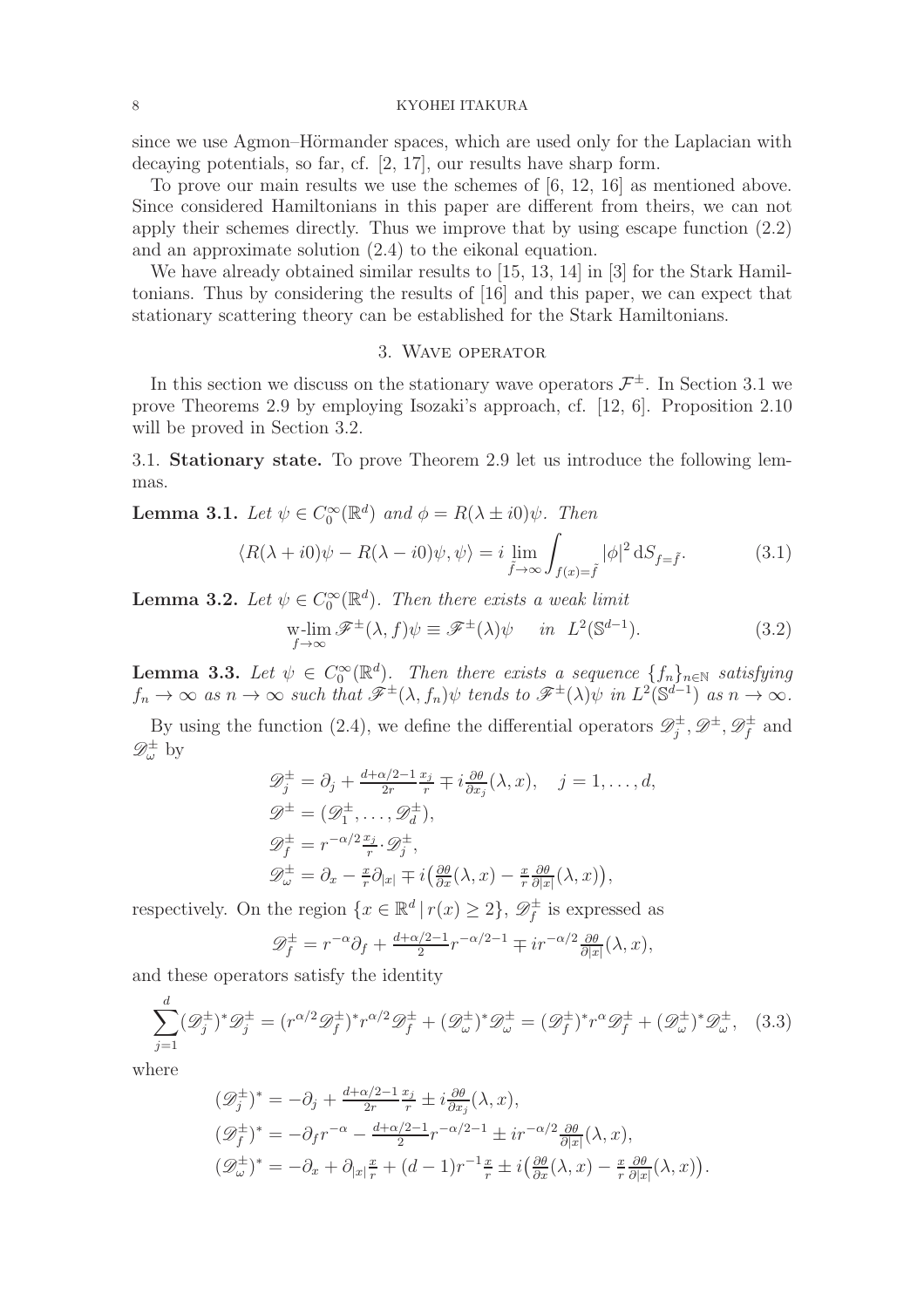We also note that  $-i\mathcal{D}_f^{\pm} = A \mp a_{\pm} + \mathcal{O}(r^{-\alpha}f^{-\min\{1+\rho,\alpha/(1-\alpha/2)\}})$ , and thus by noting  $2/3 < \alpha < 2$  it follows from Corollary 2.7 that for any  $\psi \in \mathcal{B}$  and  $\beta \in [0, \beta_c)$ 

$$
f^{\beta} \mathcal{D}_f^{\pm} R(\lambda \pm i0)\psi \in \mathcal{B}^*.
$$
 (3.4)

We prove Lemmas 3.1–3.3 and Theorem 2.9 only for the upper sign. Thus in the following we consider only for  $\mathscr{D}_i^+$  $g^+$ ,  $\mathscr{D}^+$ ,  $\mathscr{D}_f^+$  $f^+$ ,  $\mathscr{D}^+_{\omega}$ ,  $\mathscr{F}^+({\lambda}, f)$  and  $\mathscr{F}^+({\lambda})$ , and then, for notational simplicity, we omit the superscript from these operators such as  $\mathscr{D}_j$ .

First we see the following property of  $\phi = R(\lambda \pm i0)\psi$  for  $\psi \in C_0^{\infty}(\mathbb{R}^d)$ .

**Lemma 3.4.** Let  $\psi \in C_0^{\infty}(\mathbb{R}^d)$  and  $\phi = R(\lambda \pm i0)\psi$ . Then

$$
\lim_{\bar{f} \rightarrow \infty} \int_{f(x) = \tilde{f}} (\mathscr{D}_f \phi) \bar{\phi} - \phi(\overline{\mathscr{D}_f \phi}) \, \mathrm{d} S_{f = \tilde{f}} = 0.
$$

*Proof.* Let  $\psi$  and  $\phi$  be as in the assertion, and  $\tilde{f} \geq 2$ . Noting the expressions of  $\mathscr{D}_f$ and  $\mathscr{D}_{f}^{*}$  we can compute as

$$
\begin{aligned} &\frac{\mathrm{d}}{\mathrm{d}\widehat{f}}\int_{f(x)=\widehat{f}}(\mathscr{D}_f\phi)\bar{\phi}\,\mathrm{d}S_{f=\widehat{f}}\\ &=\int_{f(x)=\widehat{f}}r^\alpha|\mathscr{D}_f\phi|^2\,\mathrm{d}S_{f=\widehat{f}}-(d+\alpha/2-1)\int_{f(x)=\widehat{f}}r^{\alpha/2-1}(\mathscr{D}_f\phi)\bar{\phi}\,\mathrm{d}S_{f=\widehat{f}}\\ &+\int_{f(x)=\widehat{f}}(-\mathscr{D}_f^*r^\alpha\mathscr{D}_f\phi)\bar{\phi}\,\mathrm{d}S_{f=\widehat{f}}.\end{aligned}
$$

We can see by Corollary 2.7 that the first and the second terms belong to  $L^1((2,\infty))$ . As for the third term, let us further compute the factor  $-\mathscr{D}_f^*r^{\alpha}\mathscr{D}_f\phi$ . By a straightforward calculation we have

$$
\sum_{j=1}^{d} \mathcal{D}_{j}^{*} \mathcal{D}_{j} \phi - 2i \sum_{j=1}^{d} \frac{\partial \theta}{\partial x_{j}} (\lambda, x) \mathcal{D}_{j} \phi
$$
\n
$$
= 2\psi - \left\{ \left| \frac{\partial \theta}{\partial x} (\lambda, x) \right|^{2} - r^{\alpha} + 2q - 2\lambda + \frac{(d + \alpha/2 - 1)(d - \alpha/2 - 3)}{4r^{2}} \right\} \phi + i \left\{ (\Delta \theta)(\lambda, x) - (d + \alpha/2 - 1)r^{-1} \frac{\partial \theta}{\partial |x|} (\lambda, x) \right\} \phi.
$$
\n(3.5)

Therefore by using (3.3), (3.5) and the relation  $\mathscr{D} = \mathscr{D}_{\omega} + \frac{x}{r}$  $\frac{x}{r}r^{\alpha/2}\mathscr{D}_f$ , we can obtain

$$
-\mathcal{D}_f^* r^\alpha \mathcal{D}_f \phi = \mathcal{D}_\omega^* \mathcal{D}_\omega \phi - 2ir^\alpha \mathcal{D}_f \phi - 2i\lambda \mathcal{D}_f \phi - 2\psi
$$
  
+  $\left\{ \left| \frac{\partial \theta}{\partial x} (\lambda, x) \right|^2 - r^\alpha + 2q - 2\lambda + \frac{(d + \alpha/2 - 1)(d - \alpha/2 - 3)}{4r^2} \right\} \phi$   
-  $i \left\{ (\Delta \theta)(\lambda, x) - (d + \alpha/2 - 1)r^{-1} \frac{\partial \theta}{\partial |x|} (\lambda, x) \right\} \phi.$ 

Hence by Theorem 2.4, Corollary 2.7,  $(2.4)$ ,  $(2.5)$  and  $(3.4)$  we have

$$
\frac{\mathrm{d}}{\mathrm{d}\tilde{f}} \int_{f(x)=\tilde{f}} (\mathcal{D}_f \phi) \bar{\phi} \, \mathrm{d}S_{f=\tilde{f}} \n= \int_{f(x)=\tilde{f}} (\mathcal{D}_{\omega}^* \mathcal{D}_{\omega} \phi) \bar{\phi} \, \mathrm{d}S_{f=\tilde{f}} - 2i\tilde{r}^{\alpha} \int_{f(x)=\tilde{f}} (\mathcal{D}_f \phi) \bar{\phi} \, \mathrm{d}S_{f=\tilde{f}} + G_1(\tilde{f}),
$$
\n(3.6)

where  $G_1$  is a certain function which satisfying  $\int_2^{\infty} |G_1(s)| ds < \infty$ , and  $\tilde{r} \geq 2$  is a solution of

$$
\tilde{f} = (\tilde{r}^{1-\alpha/2} - 1)/(1 - \alpha/2) + 1.
$$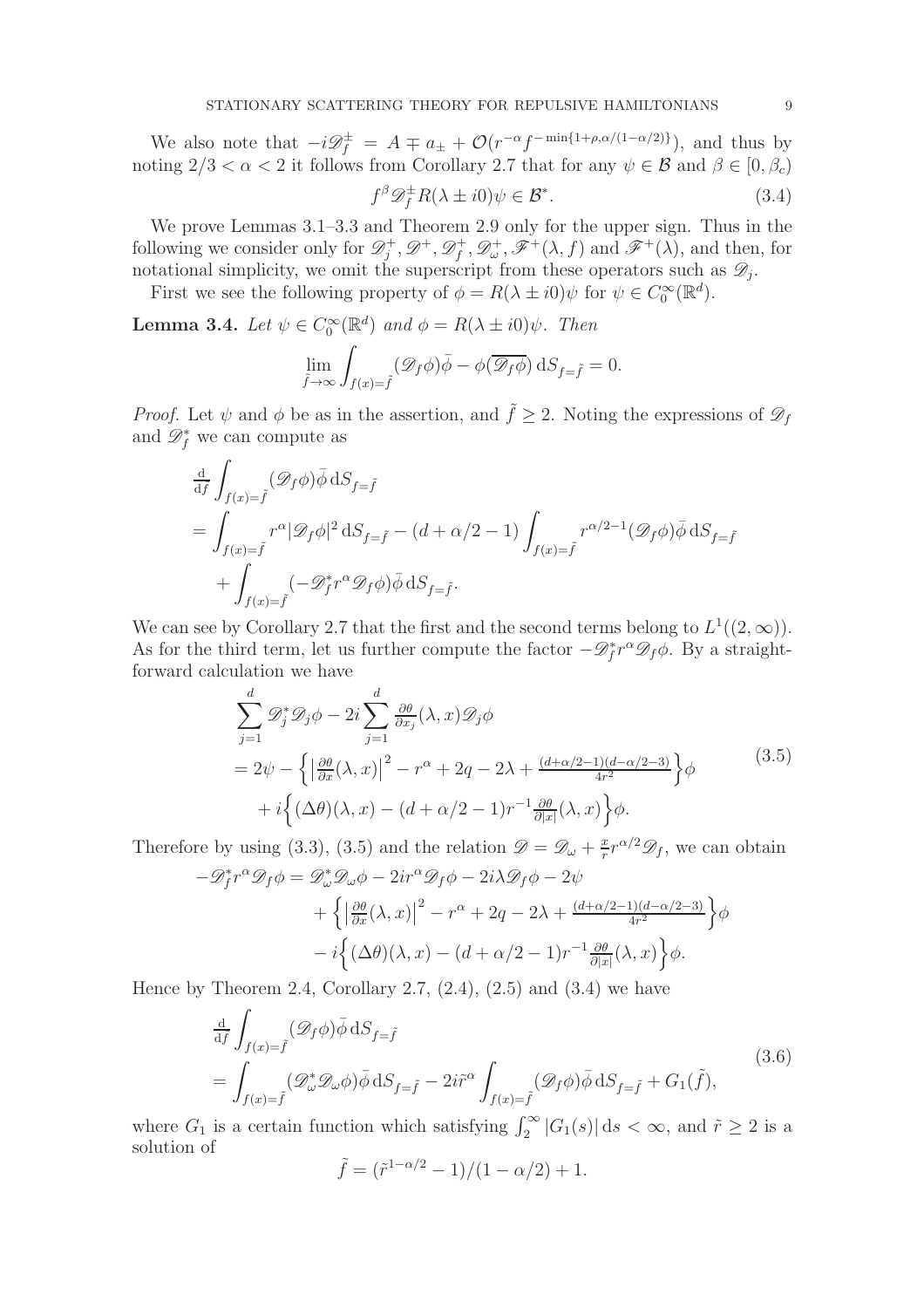Since we can see by integration by parts

$$
\int_{f(x)=\tilde{f}} (\mathscr{D}^*_{\omega} \mathscr{D}_{\omega} \phi) \bar{\phi} \, \mathrm{d}S_{f=\tilde{f}} = \int_{f(x)=\tilde{f}} |\mathscr{D}_{\omega} \phi|^2 \, \mathrm{d}S_{f=\tilde{f}},
$$

we obtain from (3.6) that

$$
\frac{\mathrm{d}}{\mathrm{d} \tilde{f}} \int_{f(x)=\tilde{f}} (\mathscr{D}_f \phi) \bar{\phi} - \phi(\overline{\mathscr{D}_f \phi}) \, \mathrm{d}S_{f=\tilde{f}} \n= -2i\tilde{r}^{\alpha} \int_{f(x)=r_n} (\mathscr{D}_f u) \bar{u} - u(\overline{\mathscr{D}_f u}) \mathrm{d}S_{f(x)=r_n} + G(\tilde{f}),
$$

where  $G = G_1 - \overline{G_1}$ . Now, if we let

$$
u(\tilde{f}) = e^{2i(\tilde{r}^{1+\alpha/2})/(1+\alpha/2)}v(\tilde{f}), \quad v(\tilde{f}) = \int_{f(x)=\tilde{f}} (\mathscr{D}_f\phi)\bar{\phi} - \phi(\overline{\mathscr{D}_f\phi}) \,dS_{f=\tilde{f}},
$$

we have

$$
\frac{\mathrm{d}}{\mathrm{d}\tilde{f}}u(\tilde{f}) = e^{2i(\tilde{r}^{1+\alpha/2})/(1+\alpha/2)}G(\tilde{f}).
$$

The solution of this differential equation is given by

$$
u(\tilde{f}) = u(2) + \int_2^{\tilde{f}} e^{2i(r^{1+\alpha/2})/(1+\alpha/2)} G(f) \, df.
$$

Since  $G(f) \in L^1((2,\infty))$ , there exists a limit  $\lim_{\tilde{f}\to\infty} u(\tilde{f})$ . On the other hand, by Theorem 2.4, Corollary 2.7 and the Cauchy-Schwarz inequality, we have

$$
\int_2^\infty |v(\tilde{f})| \,\mathrm{d}\tilde{f} < \infty.
$$

This implies that lim inf  $\liminf_{\tilde{f}\to\infty} |v(\tilde{f})| = \liminf_{\tilde{f}\to\infty} |u(\tilde{f})| = 0.$  Therefore we have  $\lim_{\tilde{f}\to\infty}$  $u(\tilde{f}) =$ 0, or lim  $\tilde{f} \rightarrow \infty$  $v(\tilde{f}) = 0$ . Hence we are done.

*Proof of Lemma 3.1.* Let  $\tilde{f} \geq 2$ , and then take  $\tilde{r} \geq 2$  which solves the equation  $\tilde{f} = (\tilde{r}^{1-\alpha/2} - 1)/(1 - \alpha/2) + 1.$ 

Since  $(H_{\alpha}-\lambda)\phi=\psi$ , in the distributional sense, we can compute by Green's formula as

$$
\int_{|x| \leq \tilde{r}} \phi \bar{\psi} - \bar{\phi} \psi \, dx = \frac{1}{2} \int_{f(x) = \tilde{f}} (r^{-\alpha} \partial_f \phi) \bar{\phi} - \phi(r^{-\alpha} \partial_f \bar{\phi}) \, dS_{f = \tilde{f}}
$$
\n
$$
= \frac{1}{2} \int_{f(x) = \tilde{f}} (\mathcal{D}_f \phi) \bar{\phi} - \phi(\overline{\mathcal{D}_f \phi}) \, dS_{f = \tilde{f}} \tag{3.7}
$$
\n
$$
+ i \int_{f(x) = \tilde{f}} r^{-\alpha/2} \left( \frac{\partial \theta}{\partial |x|} (\lambda, x) \right) |\phi|^2 \, dS_{f = \tilde{f}}.
$$

Clearly, the left-hand side of (3.7) tends to the left-hand side of (3.1) as  $\tilde{f} \to \infty$ . The first term on the right-hand side converges to 0 by Lemma 3.4. In addition, noting (2.4), it holds that

$$
\lim_{\tilde{f}\to\infty} i \int_{f(x)=\tilde{f}} r^{-\alpha/2} \left(\frac{\partial \theta}{\partial |x|}(\lambda, x)\right) |\phi|^2 \,dS_{f=\tilde{f}} = i \lim_{\tilde{f}\to\infty} \int_{f(x)=\tilde{f}} |\phi|^2 \,dS_{f=\tilde{f}}.
$$

Hence by taking the limit  $\tilde{f} \to \infty$  in the both side of (3.7) we have the assertion.  $\Box$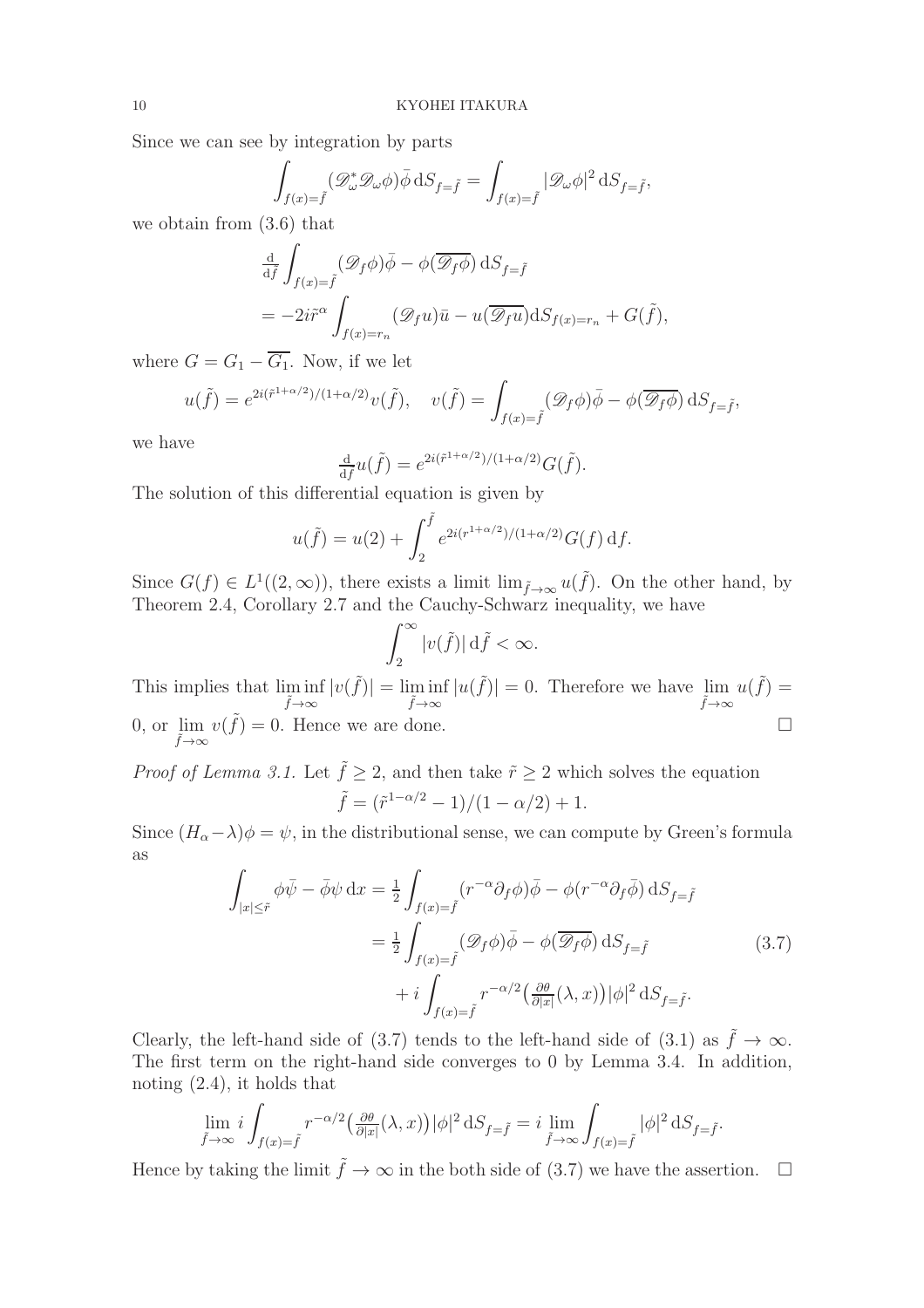Let us recall the operator  $\mathscr{F}^{\pm}(\lambda, f)$  which is defined by

$$
\left(\mathscr{F}^{\pm}(\lambda,f)\psi\right)(\omega) = \frac{1}{\sqrt{2\pi}}e^{\pm\frac{\pi i}{4}\left(\frac{d-\alpha/2-3}{1+\alpha/2}\right)}r^{(d+\alpha/2-1)/2}e^{\mp i\theta(\lambda,\omega)}\left(R(\lambda\pm i0)\psi\right)(\pm\cdot\omega),
$$

where  $\psi \in C_0^{\infty}(\mathbb{R}^d)$  and  $\omega \in \mathbb{S}^{d-1}$ . Then we have by Lemma 3.1

$$
\frac{1}{2\pi i} \langle R(\lambda + i0)\psi - R(\lambda - i0)\psi, \psi \rangle = \lim_{f \to \infty} ||\mathcal{F}^{\pm}(\lambda, f)\psi||_{L^{2}(\mathbb{S}^{d-1})}^{2}.
$$
 (3.8)

Note that  $\|\mathscr{F}^{\pm}(\lambda, f)\psi\|_{L^2(\mathbb{S}^{d-1})}$  is uniformly bounded in f.

*Proof of Lemma 3.2.* Let  $\psi \in C_0^{\infty}(\mathbb{R}^d)$ . It suffices to show the existence of the limit

$$
\lim_{f \to \infty} \langle v, \mathscr{F}(\lambda, f) \psi \rangle_{L^2(\mathbb{S}^{d-1})} \quad \text{for} \ \ v \in C^{\infty}(\mathbb{S}^{d-1}).
$$

Let  $v(\omega) \in C^{\infty}(\mathbb{S}^{d-1})$ , and define the function u by

$$
u = r^{-(d+\alpha/2-1)/2} e^{i\theta(\lambda,x)} v(\omega), \quad \omega \in \mathbb{S}^{d-1}.
$$
 (3.9)

In addition we let

$$
g(\lambda, x) = (H_{\alpha} - \lambda)u.
$$
\n(3.10)

Then we have if  $f > 2$ 

$$
g(\lambda, x) = e^{i\theta(\lambda, x)} \left\{ \left[ \frac{\lambda^2}{2} r^{-\alpha} + q + \frac{1}{8} (d + \alpha/2 - 1)(d - \alpha/2 + 1) r^{-2} \right] v(\omega) + i \frac{\alpha \lambda}{2} r^{-\alpha/2 - 1} v(\omega) - \frac{1}{2} r^{-2} \left( \Delta_{\mathbb{S}^{d-1}} v \right) (\omega) \right\} r^{-(d + \alpha/2 - 1)/2},
$$
\n(3.11)

where  $\Delta_{\mathbb{S}^{d-1}}$  is the Laplace–Beltrami operator on  $\mathbb{S}^{d-1}$ . In particular, we have  $g(\lambda, \cdot) \in \mathcal{B}$ . We have also by straightforward calculations that for some  $\delta > 0$ 

$$
u \in \mathcal{B}^*, \ \mathscr{D}u \in L^2_{-1/2+\delta}, \ \mathscr{D}_f u = 0 \quad \text{if} \ \ f > 2.
$$
 (3.12)

Now we let  $\phi = R(\lambda + i0)\psi$ , and then by using Green's formula we have

$$
\frac{1}{2} \int_{|x| < \tilde{r}} \{ (\Delta u) \bar{\phi} - u(\Delta \bar{\phi}) \} dx = \frac{1}{2} \int_{f(x) = \tilde{f}} \{ (\mathcal{D}_f u) \bar{\phi} - u(\overline{\mathcal{D}_f \phi}) \} dS_{f = \tilde{f}} \n+ i \int_{f(x) = \tilde{f}} r^{-\alpha/2} \frac{\partial \theta}{\partial |x|} (\lambda, x) u \bar{\phi} dS_{f = \tilde{f}}.
$$
\n(3.13)

The left-hand side of (3.13) converges to  $\langle u, \psi \rangle - \langle g, R(\lambda + i0) \psi \rangle$  as  $\tilde{f} \to \infty$ . By noting (3.12) and

$$
\int_{f(x)=\tilde{f}}u(\overline{\mathscr{D}^*_{\omega}\mathscr{D}_{\omega}\phi})\,\mathrm{d}S_{f=\tilde{f}}=\int_{f(x)=\tilde{f}}(\mathscr{D}^*_{\omega}\mathscr{D}_{\omega}u)\bar{\phi}\,\mathrm{d}S_{f=\tilde{f}}\in L^1((2,\infty)),
$$

we can see by a similar argument of the proof of Lemma 3.4 that

$$
\int_{f(x)=\tilde{f}} \left\{ (\mathcal{D}_f u)\overline{\phi} - u(\overline{\mathcal{D}_f \phi}) \right\} dS_{f=\tilde{f}} \to 0 \quad \text{as} \quad \tilde{f} \to \infty.
$$

Moreover, we can also see that

$$
\lim_{\tilde{f}\to\infty} i \int_{f(x)=\tilde{f}} r^{-\alpha/2} \frac{\partial \theta}{\partial |x|} (\lambda, x) u \bar{\phi} dS_{f=\tilde{f}} = \lim_{\tilde{f}\to\infty} i \int_{f(x)=\tilde{f}} u \bar{\phi} dS_{f=\tilde{f}}
$$

$$
= \lim_{\tilde{f}\to\infty} c_{\alpha} \langle v, \mathscr{F}(\lambda, \tilde{f}) \psi \rangle_{L^2(\mathbb{S}^{d-1})},
$$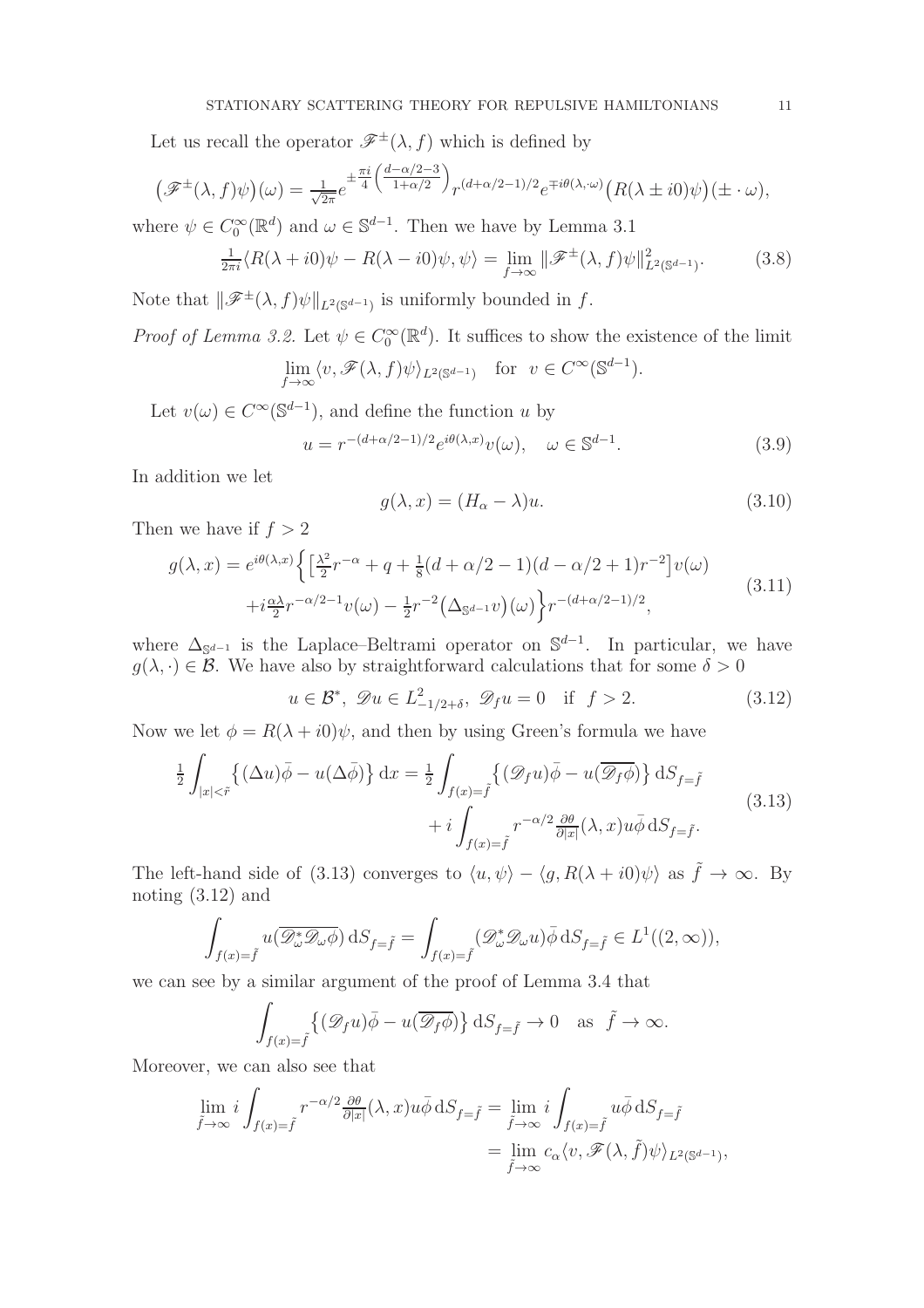where  $c_{\alpha} = \sqrt{2\pi} \exp \left\{ \frac{\pi i}{4} \right\}$  $\frac{\pi i}{4} \left( \frac{d + \alpha/2 - 1}{1 + \alpha/2} \right)$ . Therefore by taking the limit  $\tilde{f} \to \infty$  in the both side of (3.13), we have

$$
\langle u, \psi \rangle - \langle g, R(\lambda + i0)\psi \rangle = \lim_{f \to \infty} c_{\alpha} \langle v, \mathscr{F}(\lambda, f)\psi \rangle_{L^2(\mathbb{S}^{d-1})}.
$$
 (3.14)

Hence we have the assertion.

By Corollary 2.7 we have for any  $\beta \in [0, \beta_c)$  and for some  $\delta > 0$ 

$$
\int_2^\infty \tilde f^{2\beta-1-\delta}\left(\int_{f(x)=\tilde f} |\mathscr{D}_f\phi|^2\,\mathrm{d} S_{f=\tilde f}\right)\mathrm{d} \tilde f<\infty.
$$

Thus there exists a sequence  $\{f_n\}_{n\in\mathbb{N}}$  tending to infinity such that

$$
f_n^{2\beta-\delta} \int_{f(x)=f_n} |\mathcal{D}_f \phi|^2 \, \mathrm{d}S_{f=f_n} \to 0 \quad \text{as} \ \ n \to \infty. \tag{3.15}
$$

In particular, if we take  $\beta = 1/(1 - \alpha/2) < \beta_c$  and  $\delta = \alpha/(1 - \alpha/2)$ , we have

$$
\int_{f(x)=f_n} |\mathcal{D}_f \phi|^2 \, \mathrm{d}S_{f=f_n} = o(f_n^{-2}).\tag{3.16}
$$

Let us fix a sequence  $\{f_n\}_{n\in\mathbb{N}}$  satisfying (3.15). In the proof of Lemma 3.3, we use the following estimate.

**Proposition 3.5.** Let  $\psi \in C_0^{\infty}(\mathbb{R}^d)$  and  $v \in C^1(\mathbb{R}^d)$ , and assume sup  $\sup_{f\geq 2} ||v(f, \cdot)||_{L^2(\mathbb{S}^{d-1})} < \infty.$ 

Then there exists  $\varepsilon > 0$  such that for  $2 \le f_m < f_n$ 

$$
\begin{split} &\left| \langle \mathcal{F}(\lambda, f_m) \psi - \mathcal{F}(\lambda, f_n) \psi, v \rangle_{L^2(\mathbb{S}^{d-1})} \right| \\ &\leq C(f_m) \left( \left( \sup_{f \geq 2} \|v(f, \cdot)\|_{L^2(\mathbb{S}^{d-1})} \right) + \left( \int_{f_m}^{\infty} f^{-1-\varepsilon} \|\mathcal{D}_{\omega} v(f, \cdot)\|_{L^2(\mathbb{S}^{d-1})}^2 \, \mathrm{d}f \right)^{1/2} \right), \end{split}
$$

where  $C(f_m)$  is a constant which is independent of v and tends to 0 as  $m \to \infty$ .

*Proof.* We show the assertion only for  $v \in C^{\infty}(\mathbb{R}^d)$ . Let  $v \in C^{\infty}(\mathbb{R}^d)$ . Then we set the function u and q similarly to  $(3.9)$  and  $(3.10)$ , respectively. Then we have by Green's formula and (3.12)

$$
\int_{r_m < |x| < r_n} (u\bar{\psi} - g\bar{\phi}) \, dx + \frac{1}{2} \int_{f(x) = f_n} u(\overline{\mathscr{D}_f \phi}) \, dS_{f = f_n} \\
- \frac{1}{2} \int_{f(x) = f_m} u(\overline{\mathscr{D}_f \phi}) \, dS_{f = f_m} \\
= i \int_{f(x) = f_n} r^{-\alpha/2} \frac{\partial \theta}{\partial |x|} (\lambda, x) u \bar{\phi} \, dS_{f = f_n} - i \int_{f(x) = f_m} r^{-\alpha/2} \frac{\partial \theta}{\partial |x|} (\lambda, x) u \bar{\phi} \, dS_{f = f_m}.
$$
\n
$$
(3.17)
$$

By noting the definition  $\mathscr{F}(\lambda, f)$ , we can estimate the right-hand side of (3.17) as

$$
\left| i \int_{f(x)=f_n} r^{-\alpha/2} \frac{\partial \theta}{\partial |x|} (\lambda, x) u \bar{\phi} \, dS_{f=f_n} - i \int_{f(x)=f_m} r^{-\alpha/2} \frac{\partial \theta}{\partial |x|} (\lambda, x) u \bar{\phi} \, dS_{f=f_m} \right|
$$
  
\n
$$
\geq \sqrt{2\pi} |\langle \mathcal{F}(\lambda, f_n) \psi - \mathcal{F}(\lambda, f_m) \psi, v \rangle_{L^2(\mathbb{S}^{d-1})}|
$$
  
\n
$$
- Cr_m^{-\alpha} \Big( \sup_{n \geq m} \|\mathcal{F}(\lambda, f_n) \psi\|_{L^2(\mathbb{S}^{d-1})} \Big) \Big( \sup_{f \geq 2} \|v(f, \cdot)\|_{L^2(\mathbb{S}^{d-1})} \Big).
$$
\n(3.18)

$$
\Box
$$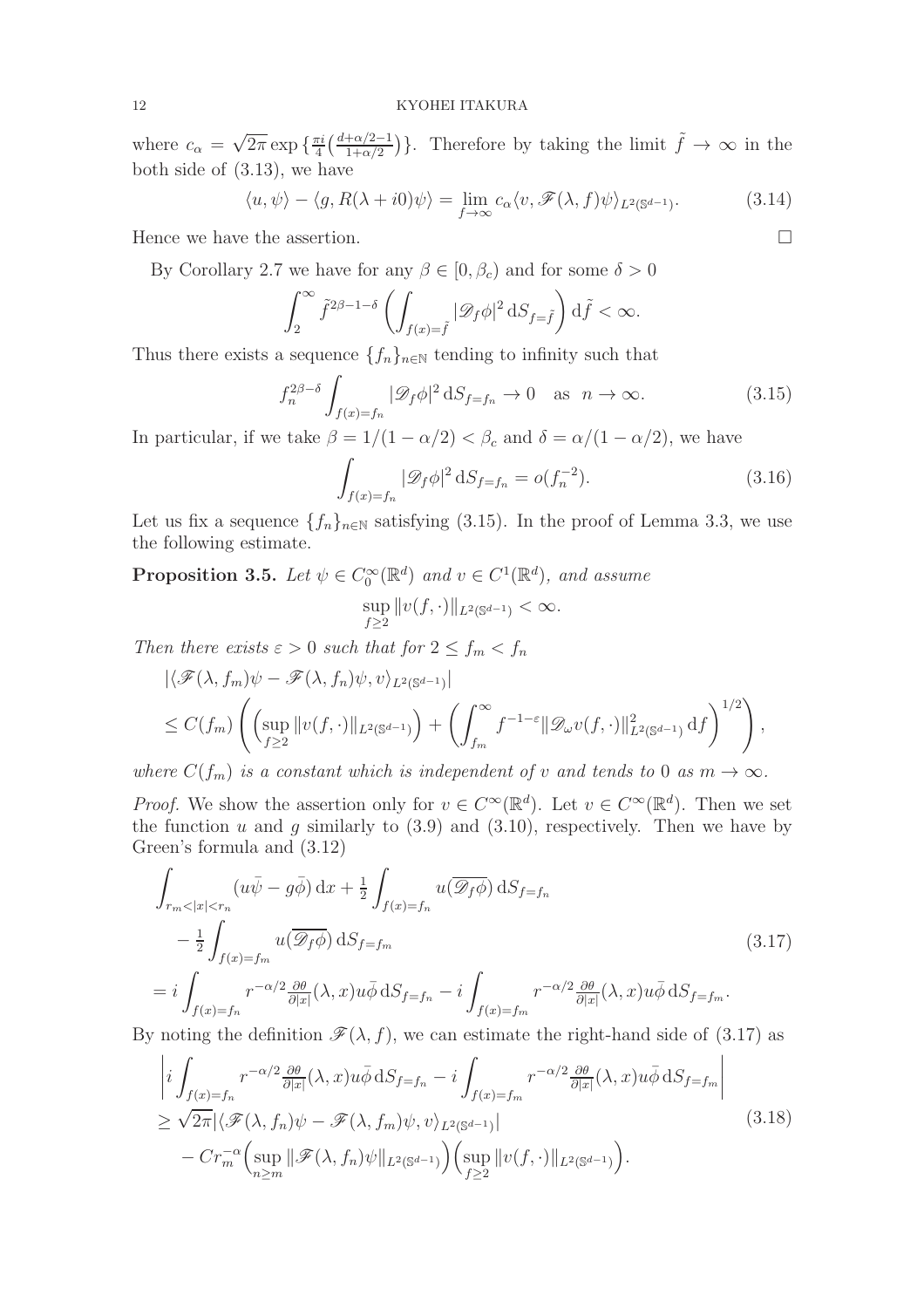As for the second and the third terms on the left-hand side of (3.17), we can bound by the Cauchy–Schwarz inequality and (3.16) as follows.

$$
\frac{1}{2} \left| \int_{f(x)=f_n} u(\overline{\mathcal{D}_f \phi}) dS_{f=f_n} - \int_{f(x)=f_m} u(\overline{\mathcal{D}_f \phi}) dS_{f=f_m} \right|
$$
\n
$$
\leq C f_m^{-1} \left( \sup_{f \geq 2} ||v(f, \cdot)||_{L^2(\mathbb{S}^{d-1})} \right).
$$
\n(3.19)

By the Cauchy-Schwarz inequality we have for some  $\varepsilon_1 \in (0,1)$ 

$$
\left| \int_{r_m < |x| < r_n} u\bar{\psi} \, dx \right|
$$
\n
$$
\leq \left( \int_{|x| > r_m} r^{-1 - 2\varepsilon_1} |v|^2 r^{-(d-1)} \, dx \right)^{1/2} \left( \int_{|x| > r_m} r^{1 - \alpha/2 + 2\varepsilon_1} |\psi|^2 \, dx \right)^{1/2}
$$
\n
$$
\leq C_{\varepsilon_1} r_m^{-\varepsilon_1/2} \left( \sup_{f \geq 2} \|v(f, \cdot)\|_{L^2(\mathbb{S}^{d-1})} \right) \left( \int_{|x| > r_m} r^{1 - \alpha/2 + 2\varepsilon_1} |\psi|^2 \, dx \right)^{1/2} . \tag{3.20}
$$

Note that the last factor of the right-hand side is finite, since  $\psi \in C_0^{\infty}(\mathbb{R}^d)$ . By using (3.11), we can estimate

$$
\left| \int_{r_m < |x| < r_n} g \bar{\phi} \, dx \right| \le C \int_{|x| > r_m} f^{-1 - \min\{\rho, (3\alpha/2 - 1)/(1 - \alpha/2)\}} r^{-(d + \alpha/2 - 1)/2} |v| |\phi| \, dx
$$
\n
$$
+ C \left| \int_{r_m < |x| < r_n} r^{-2} (\Delta_{\mathbb{S}^{d-1}} v) r^{-(d + \alpha/2 - 1)/2} e^{i\theta(\lambda, x)} \bar{\phi} \, dx \right|.
$$
\n
$$
(3.21)
$$

Take  $\varepsilon_2 \in (0, \min\{\rho, (3\alpha/2-1)/(1-\alpha/2)\})$ . By using the Cauchy–Schwarz inequality we can estimate the first term on the right-hand side of (3.21) as

$$
C \int_{|x|>r_m} f^{-1-\min\{\rho,(3\alpha/2-1)/(1-\alpha/2)\}} r^{-(d+\alpha/2-1)/2} |v||\phi| dx
$$
  
\n
$$
\leq C \Big( \sup_{f\geq 2} ||v(f,\cdot)||_{L^2(\mathbb{S}^{d-1})} \Big) \Big( \sup_{f\geq 2} ||\mathcal{F}(\lambda,f)\psi||_{L^2(\mathbb{S}^{d-1})} \Big) \int_{f_m}^{\infty} f^{-1-\varepsilon_2} df \qquad (3.22)
$$
  
\n
$$
\leq C_{\varepsilon_2} f_m^{-\varepsilon_2/2} \Big( \sup_{f\geq 2} ||v(f,\cdot)||_{L^2(\mathbb{S}^{d-1})} \Big) \Big( \sup_{f\geq 2} ||\mathcal{F}(\lambda,f)\psi||_{L^2(\mathbb{S}^{d-1})} \Big).
$$

To evaluate the second term on the right-hand side of  $(3.21)$ , we note that  $r^{-2}\Delta_{\mathbb{S}^{d-1}}$ has the following expression, on the region  $\{x \mid r(x) \geq 2\}$ ,

$$
r^{-2}\Delta_{\mathbb{S}^{d-1}} = \sum_{j=1}^d (\partial_j - \frac{x_j}{r} \partial_{|x|})^2 = \mathscr{D}^2_{\omega}.
$$

Thus we can compute by integration by parts

$$
\int_{r_m<|x|  
= 
$$
-\int_{r_m<|x|
$$
$$

We also note that since

$$
|\mathcal{D}_{\omega}\phi|^2 = |\partial\phi - \frac{x}{r}r^{\alpha/2}\partial^f\phi|^2 = r^{\alpha}\left(|r^{-\alpha/2}p\phi|^2 - |p^f\phi|^2\right) \quad \text{on} \ \{x \mid r(x) \ge 2\},
$$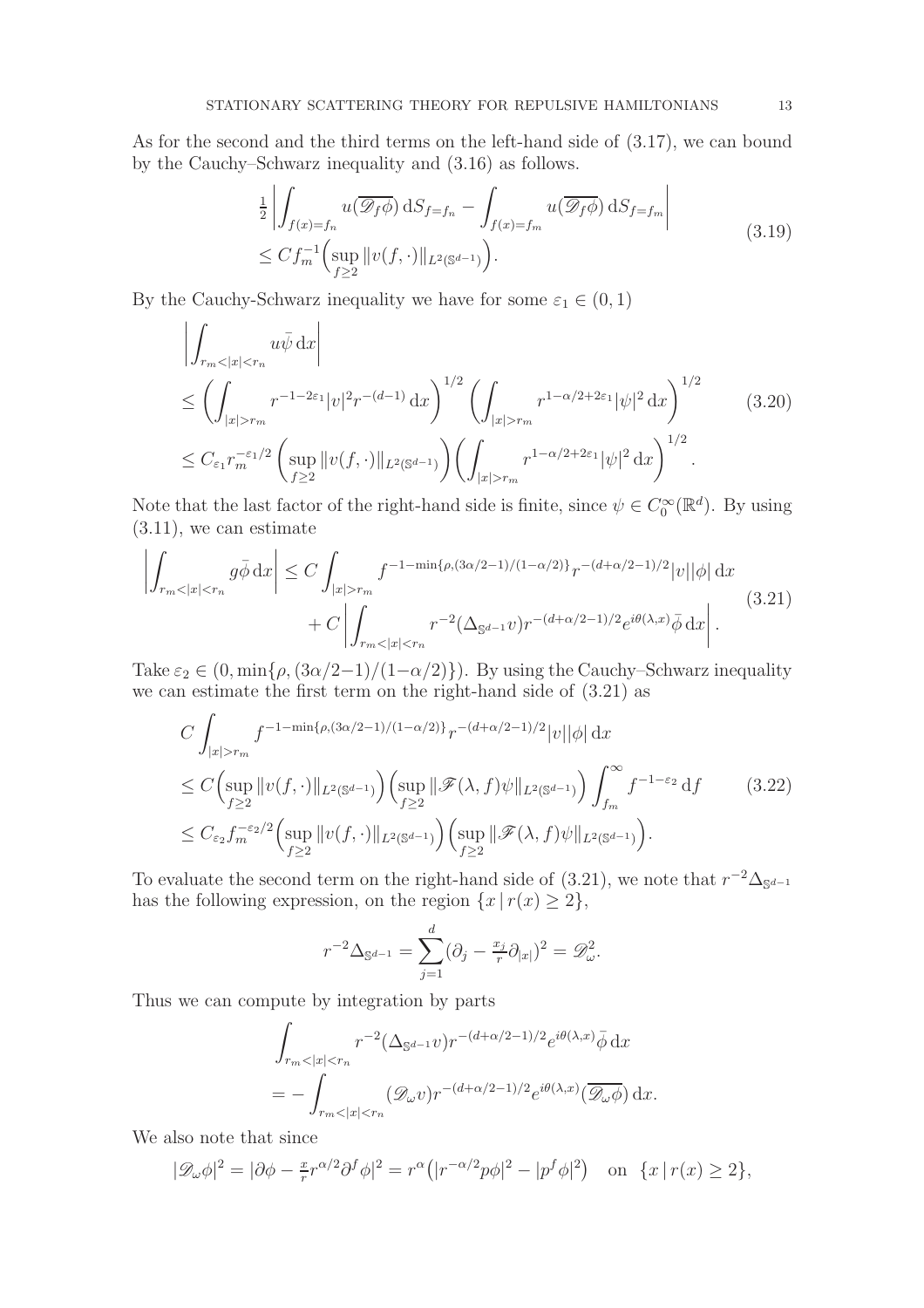it holds that

$$
\int_{f(x)>2} |\mathcal{D}_{\omega}\phi|^2 dx \le \langle p_j r^{\alpha} \ell_{jk} p_k \rangle_{\phi}.
$$

Therefore by the Cauchy–Schwarz inequality we have

$$
\left| \int_{r_m < |x| < r_n} r^{-2} (\Delta_{\mathbb{S}^{d-1}} v) r^{-(d+\alpha/2-1)/2} e^{i\theta(\lambda, x)} \bar{\phi} \, dx \right|
$$
\n
$$
\leq C f_m^{-\varepsilon_3/2} \left( \int_{f_m}^{\infty} f^{-1-\varepsilon_3} \|\mathcal{D}_{\omega} v(f, \cdot)\|_{L^2(\mathbb{S}^{d-1})}^2 \, df \right)^{1/2} \langle p_j f^{1+2\varepsilon_3} r^{\alpha} \ell_{jk} p_k \rangle_{\phi}^{1/2}, \tag{3.23}
$$

where  $\varepsilon_3 > 0$ . If we take  $\varepsilon_3 \in (0, \min{\rho, (\alpha/2)/(1 - \alpha/2)}),$  we can see by Corollary 2.7 the last factor of the right-hand side of (3.23) is finite. Hence by (3.17)–  $(3.23)$  the assertion follows.

Proof of Lemma 3.3. Since sup  $\sup_{f_m\geq 2} \|\mathscr{F}(\lambda, f_m)\|_{L^2(\mathbb{S}^{d-1})} < \infty$  and

$$
\int_{f_m}^{\infty} f^{-1-\varepsilon} \|\mathcal{D}_{\omega}\mathcal{F}(\lambda, f_m)\psi\|_{L^2(\mathbb{S}^{d-1})}^2 \,\mathrm{d}f \le \int_{f(x)>2} f^{-1-\varepsilon} |\mathcal{D}_{\omega}R(\lambda + i0)\psi|^2 \,\mathrm{d}x
$$
  

$$
\le \langle p_j f^{-1-\varepsilon} r^{\alpha} \ell_{jk} p_k \rangle_{R(\lambda + i0)\psi} < \infty,
$$

for any  $\varepsilon > 0$ , we can apply Proposition 3.5 to  $v = \mathscr{F}(\lambda, f_m)\psi$ . Then we have

$$
\left| \langle \mathcal{F}(\lambda, f_m) \psi - \mathcal{F}(\lambda, f_n) \psi, \mathcal{F}(\lambda, f_m) \psi \rangle_{L^2(\mathbb{S}^{d-1})} \right|
$$
  
 
$$
\leq C(f_m) \left( \left( \sup_{f_m \geq 2} \|\mathcal{F}(\lambda, f_m) \psi\|_{L^2(\mathbb{S}^{d-1})} \right) + \langle p_j f^{-1-\varepsilon} r^{\alpha} \ell_{jk} p_k \rangle_{R(\lambda + i0) \psi}^{1/2} \right).
$$

Since  $\mathscr{F}(\lambda, f_n)\psi$  converges weakly to  $\mathscr{F}(\lambda)\psi$  in  $L^2(\mathbb{S}^{d-1})$ , by taking the limit  $n \to \infty$ we have

$$
\left| \|\mathcal{F}(\lambda, f_m)\psi\|_{L^2(\mathbb{S}^{d-1})}^2 - \langle \mathcal{F}(\lambda)\psi, \mathcal{F}(\lambda, f_m)\psi \rangle_{L^2(\mathbb{S}^{d-1})} \right|
$$
  
\n
$$
\leq C(f_m) \left( \left( \sup_{f_m \geq 2} \|\mathcal{F}(\lambda, f_m)\psi\|_{L^2(\mathbb{S}^{d-1})} \right) + \langle p_j f^{-1-\varepsilon} r^\alpha \ell_{jk} p_k \rangle_{R(\lambda + i0)\psi}^{1/2} \right).
$$

Then by taking the limit  $m \to \infty$  we have

$$
\lim_{m \to \infty} \|\mathscr{F}(\lambda, f_m)\psi\|_{L^2(\mathbb{S}^{d-1})}^2 = \|\mathscr{F}(\lambda)\psi\|_{L^2(\mathbb{S}^{d-1})}^2.
$$
\n(3.24)

Hence by  $(3.24)$  and  $(3.2)$  we can see that

$$
\|\mathscr{F}(\lambda, f_m)\psi - \mathscr{F}(\lambda)\psi\|_{L^2(\mathbb{S}^{d-1})}^2 = \|\mathscr{F}(\lambda, f_m)\psi\|_{L^2(\mathbb{S}^{d-1})}^2 + \|\mathscr{F}(\lambda)\psi\|_{L^2(\mathbb{S}^{d-1})}^2 - 2\operatorname{Re}\langle\mathscr{F}(\lambda, f_m)\psi, \mathscr{F}(\lambda)\psi\rangle_{L^2(\mathbb{S}^{d-1})} \to 0 \quad \text{as } m \to \infty.
$$

This implies the assertion.

Now let us prove Theorem 2.9.

Proof of Theorem 2.9. Since  $\mathscr{F}(\lambda, f)\psi$  converges weakly to  $\mathscr{F}(\lambda)\psi$  in  $L^2(\mathbb{S}^{d-1})$ , we have

$$
\|\mathcal{F}(\lambda)\psi\|_{L^2(\mathbb{S}^{d-1})} \le \liminf_{f \to \infty} \|\mathcal{F}(\lambda,f)\psi\|_{L^2(\mathbb{S}^{d-1})}.
$$
\n(3.25)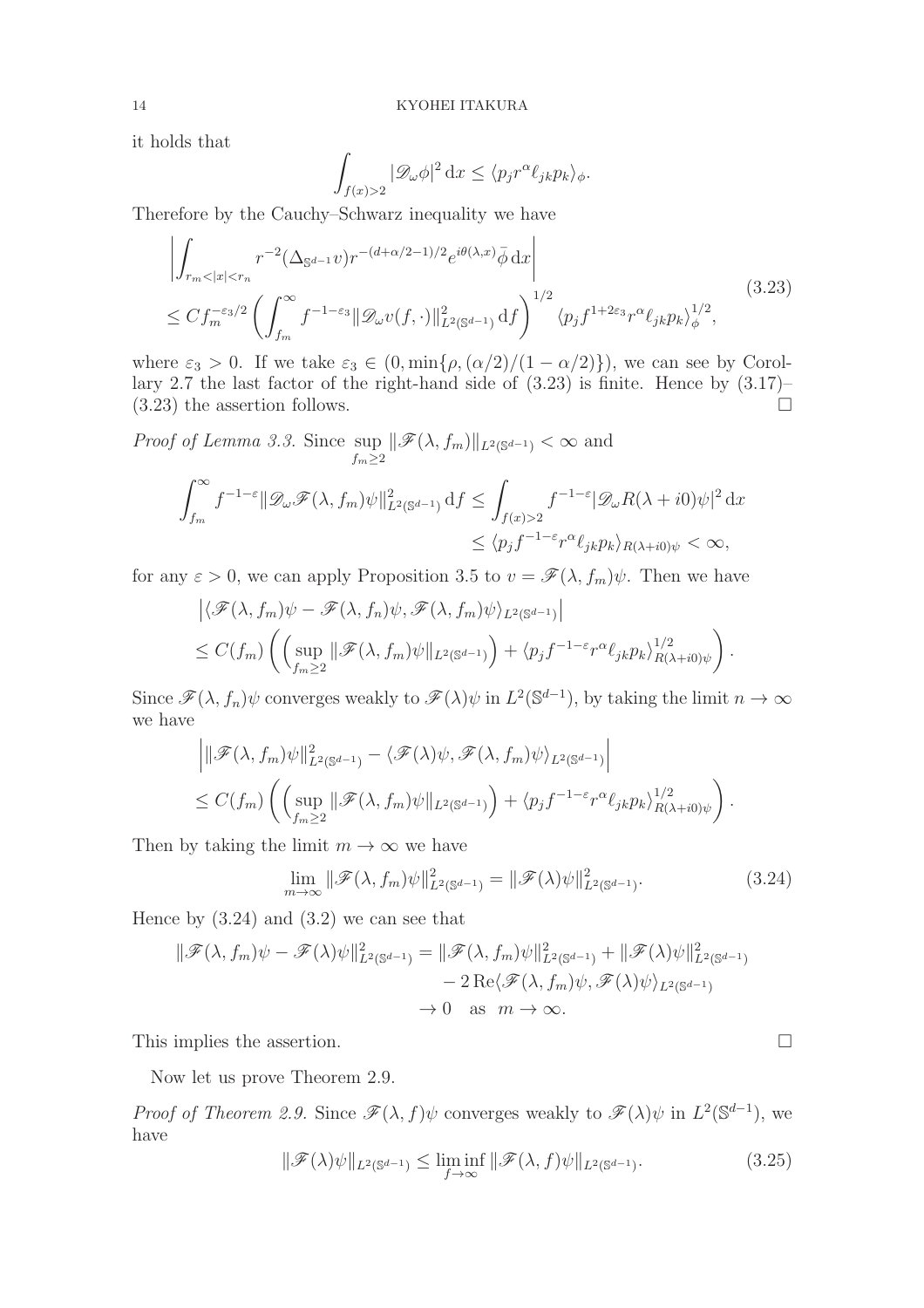On the other hand, by using the sequence  $\{f_n\}_{n\in\mathbb{N}}$  appearing in Lemma 3.3 we can see that

$$
\liminf_{f \to \infty} \|\mathscr{F}(\lambda, f)\psi\|_{L^2(\mathbb{S}^{d-1})} \le \lim_{n \to \infty} \|\mathscr{F}(\lambda, f_n)\psi\|_{L^2(\mathbb{S}^{d-1})} = \|\mathscr{F}(\lambda)\psi\|_{L^2(\mathbb{S}^{d-1})}. \tag{3.26}
$$

Thus by  $(3.25)$ ,  $(3.26)$  and  $(3.8)$  we have

$$
\|\mathscr{F}(\lambda)\psi\|_{L^2(\mathbb{S}^{d-1})}=\liminf_{f\to\infty}\|\mathscr{F}(\lambda,f)\psi\|_{L^2(\mathbb{S}^{d-1})}=\lim_{f\to\infty}\|\mathscr{F}(\lambda,f)\psi\|_{L^2(\mathbb{S}^{d-1})}.
$$

By using this equality we can conclude (2.10). The equation (2.11) follows immediately from  $(2.10)$  and  $(3.8)$ .

# 3.2. **Stationary wave operators.** First we give expressions formulae of  $\mathscr{F}^{\pm}(\lambda)$ .

**Proposition 3.6.** For any  $\psi \in \mathcal{B}$  the vectors  $\mathscr{F}^{\pm}(\lambda)\psi$  have expressions:

$$
\mathscr{F}^{\pm}(\lambda)\psi = \lim_{R \to \infty} R^{-1} \int_{R}^{2R} \mathscr{F}^{\pm}(\lambda, f)\psi \, df,
$$
 (3.27)

respectively, in  $L^2(\mathbb{S}^{d-1})$ . Moreover  $R^{-1} \int_R^{2R} \mathscr{F}^{\pm}(\lambda, f) \psi \, df$  converge locally uniformly in  $\lambda \in \mathbb{R}$ .

*Proof.* First we prove (3.27) for  $\psi \in \mathcal{B}$ . We note that (3.27) for  $\psi \in C_0^{\infty}(\mathbb{R}^d)$ obviously holds by Theorem 2.9. Moreover the left-hand side is continuous for  $\psi \in \mathcal{B}$ . Thus it suffices to verify the existence and continuity of the right-hand side of (3.27) for  $\psi \in \mathcal{B}$ . To do this we show the following estimate by similar way to [16]: For any  $\psi \in \mathcal{B}$ 

$$
\sup_{R>2} \left\| \frac{1}{R} \int_{R}^{2R} \mathcal{F}^{\pm}(\lambda, f) \psi \, df \right\|_{L^{2}(\mathbb{S}^{d-1})} \leq C \| R(\lambda \pm i0) \psi \|_{\mathcal{B}^*}.
$$
 (3.28)

For any  $R > 2$  we choose  $n \in \mathbb{N}$  satisfying  $2^n \leq 2R < 2^{n+1}$ . Then by using the Cauchy–Schwarz inequality we have

$$
\left\| \frac{1}{R} \int_{R}^{2R} \mathcal{F}^{\pm}(\lambda, f) \psi \, df \right\|_{L^{2}(\mathbb{S}^{d-1})}^{2} \leq \frac{1}{R} \int_{R}^{2R} \left\| \mathcal{F}^{\pm}(\lambda, f) \psi \right\|_{L^{2}(\mathbb{S}^{d-1})}^{2} df
$$
  

$$
\leq \frac{1}{2\pi R} \int_{2^{n-1}}^{2^{n+1}} r^{d+\alpha/2-1} \|R(\lambda \pm i0)\psi\|_{L^{2}(\mathbb{S}^{d-1})}^{2} df
$$
  

$$
\leq \frac{3}{2\pi} \|R(\lambda \pm i0)\psi\|_{B^{*}}^{2}.
$$

By taking supremum in  $R > 2$  we have (3.28) and then, we conclude that (3.27) holds for any  $\psi \in \mathcal{B}$ .

Next we prove the latter assertion. We note that we may assume that  $\psi \in$  $C_0^{\infty}(\mathbb{R}^d)$ . By the Cauchy–Schwarz inequality we have

$$
\left\| \mathcal{F}^{\pm}(\lambda)\psi - \frac{1}{R_1} \int_{R_1}^{2R_1} \mathcal{F}^{\pm}(\lambda, f_1)\psi \, df_1 \right\|_{L^2(\mathbb{S}^{d-1})}^2
$$
\n
$$
\leq \lim_{R_2 \to \infty} \frac{1}{R_1} \int_{R_1}^{2R_1} \frac{1}{R_2} \int_{R_2}^{2R_2} \|\mathcal{F}^{\pm}(\lambda, f_2)\psi - \mathcal{F}^{\pm}(\lambda, f_1)\psi\|_{L^2(\mathbb{S}^{d-1})}^2 df_2 df_1.
$$
\n(3.29)

We write

$$
\|\mathscr{F}^{\pm}(\lambda,f_2)\psi-\mathscr{F}^{\pm}(\lambda,f_1)\psi\|_{L^2(\mathbb{S}^{d-1})}^2
$$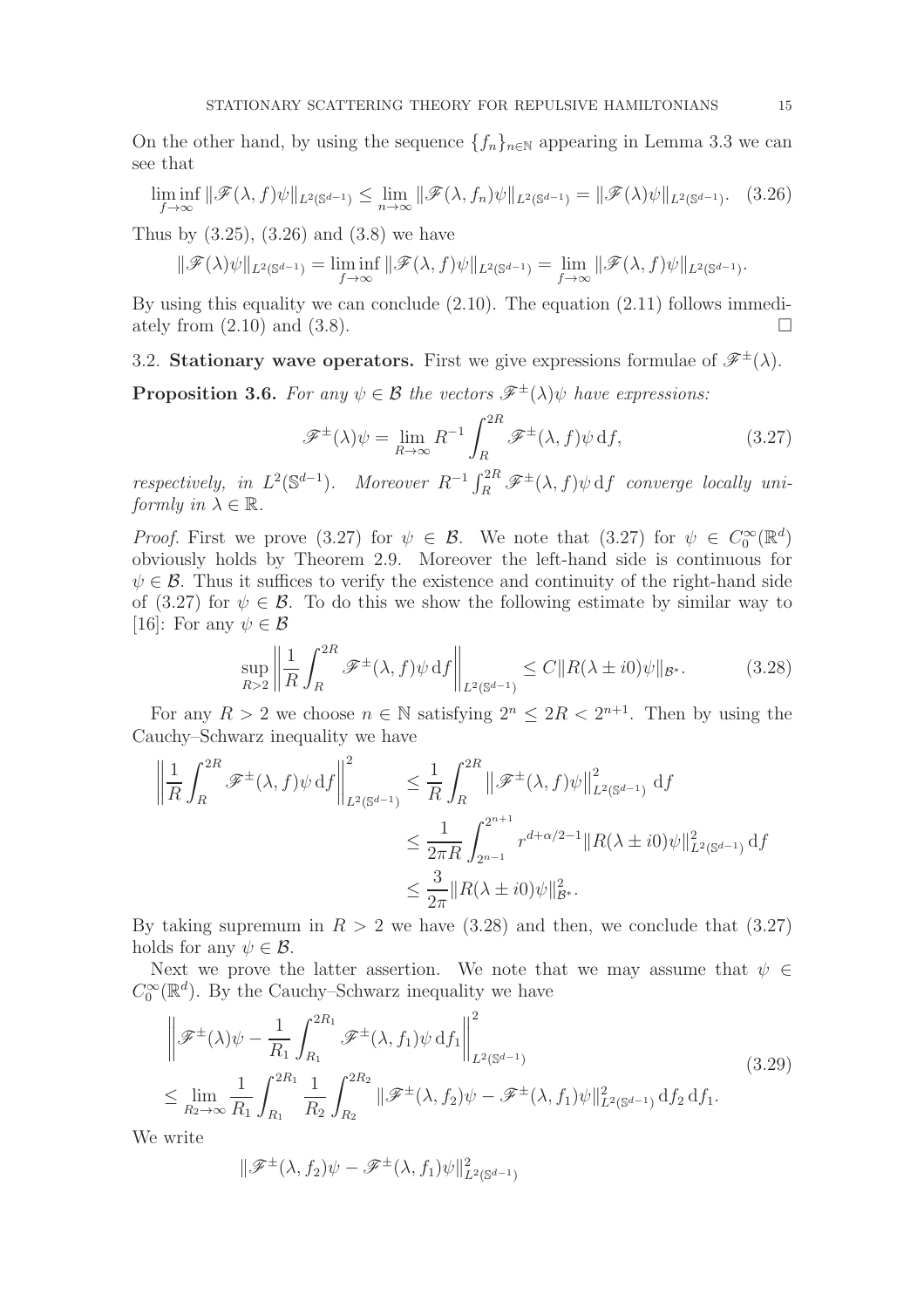### 16 KYOHEI ITAKURA

$$
= \|\mathscr{F}^{\pm}(\lambda, f_2)\psi\|_{L^2(\mathbb{S}^{d-1})}^2 - \|\mathscr{F}^{\pm}(\lambda, f_1)\psi\|_{L^2(\mathbb{S}^{d-1})}^2
$$
  
+ 2 \operatorname{Re}\langle \mathscr{F}^{\pm}(\lambda, f\_1)\psi - \mathscr{F}^{\pm}(\lambda, f\_2)\psi, \mathscr{F}^{\pm}(\lambda, f\_1)\psi \rangle\_{L^2(\mathbb{S}^{d-1})}

and substitute this into the right-hand side of (3.29), then we can obtain

$$
\|\mathscr{F}^{\pm}(\lambda)\psi - \frac{1}{R_1} \int_{R_1}^{2R_1} \mathscr{F}^{\pm}(\lambda, f_1)\psi \, df_1 \Big\|_{L^2(\mathbb{S}^{d-1})}^2
$$
  
\n
$$
\leq \|\mathscr{F}^{\pm}(\lambda)\psi\|_{L^2(\mathbb{S}^{d-1})}^2 - \frac{1}{R_1} \int_{R_1}^{2R_1} \|\mathscr{F}^{\pm}(\lambda, f_1)\psi\|_{L^2(\mathbb{S}^{d-1})}^2 df_1
$$
  
\n
$$
+ \frac{2}{R_1} \int_{R_1}^{2R_1} \text{Re}\langle \mathscr{F}^{\pm}(\lambda, f_1)\psi - \mathscr{F}^{\pm}(\lambda)\psi, \mathscr{F}^{\pm}(\lambda, f_1)\psi \rangle_{L^2(\mathbb{S}^{d-1})} df_1.
$$

By the proofs of Lemmas 3.1 and 3.4, the second term on the right-hand side tends to  $-\|\mathscr{F}^{\pm}(\lambda)\psi\|_{L^2(\mathbb{S}^{d-1})}^2$  locally uniformly in  $\lambda \in \mathbb{R}$ . Similarly, by the proof of Lemma 3.3, the third term tends to 0 locally uniformly in  $\lambda \in \mathbb{R}$ . Hence we have the assertion. the assertion.

Proof of Proposition 2.10. By (2.11) and Stone's formula we can compute as, for any  $\psi \in \mathcal{B}$ ,

$$
\|\mathcal{F}^{\pm}\psi\|_{\tilde{\mathcal{H}}}^2 = \int_{\mathbb{R}} \|\mathscr{F}^{\pm}(\lambda)\psi\|_{L^2(\mathbb{S}^{d-1})}^2 \,d\lambda = \int_{\mathbb{R}} \frac{d\langle E(\lambda)\psi,\psi\rangle}{d\lambda} \,d\lambda = \|\psi\|_{\mathcal{H}}^2,
$$

where  $E(\cdot)$  is the spectral projection of  $H_{\alpha}$ . Thus  $\mathcal{F}^{\pm}$  extend to isometries  $\mathcal{H} \to \mathcal{H}$ . To verify  $\mathcal{F}^{\pm}H_{\alpha} \subseteq M_{\lambda}\mathcal{F}^{\pm}$  it suffices to show that

$$
\mathcal{F}^{\pm}(H_{\alpha} - i)^{-1}\psi = (M_{\lambda} - i)^{-1}\mathcal{F}^{\pm}\psi \quad \text{for any} \ \ \psi \in \mathcal{B}.
$$
 (3.30)

By using the expressions (3.27), the resolvent equations

$$
R(\lambda \pm i0)R(i) = (\lambda - i)^{-1}R(\lambda \pm i0) - (\lambda - i)^{-1}R(i)
$$

and the Cauchy–Schwarz inequality, we obtain

$$
\mathscr{F}^{\pm}(\lambda)R(i)\psi = \lim_{R \to \infty} \frac{1}{R} \int_{R}^{2R} \mathscr{F}^{\pm}(\lambda, f)R(i)\psi \, df = (\lambda - i)^{-1} \mathscr{F}^{\pm}(\lambda)\psi.
$$

Thus we have  $(3.30)$ .

## 4. Wave matrix and scattering matrix

In this section we prove Proposition 2.12 and Theorem 2.14.

Proof of Proposition 2.12. We consider only for the upper sign. It immediately follows from (3.14) that for any  $\psi \in \mathcal{B}$ 

$$
\langle \phi_{\lambda}^+[v], \psi \rangle - \langle \psi_{\lambda}^+[v], R(\lambda + i0)\psi \rangle = \langle v, \mathscr{F}^+(\lambda)\psi \rangle_{L^2(\mathbb{S}^{d-1})}.
$$

This implies  $(2.15)$ .

To show Theorem 2.14, we introduce and prove several lemmas. First we prove uniqueness.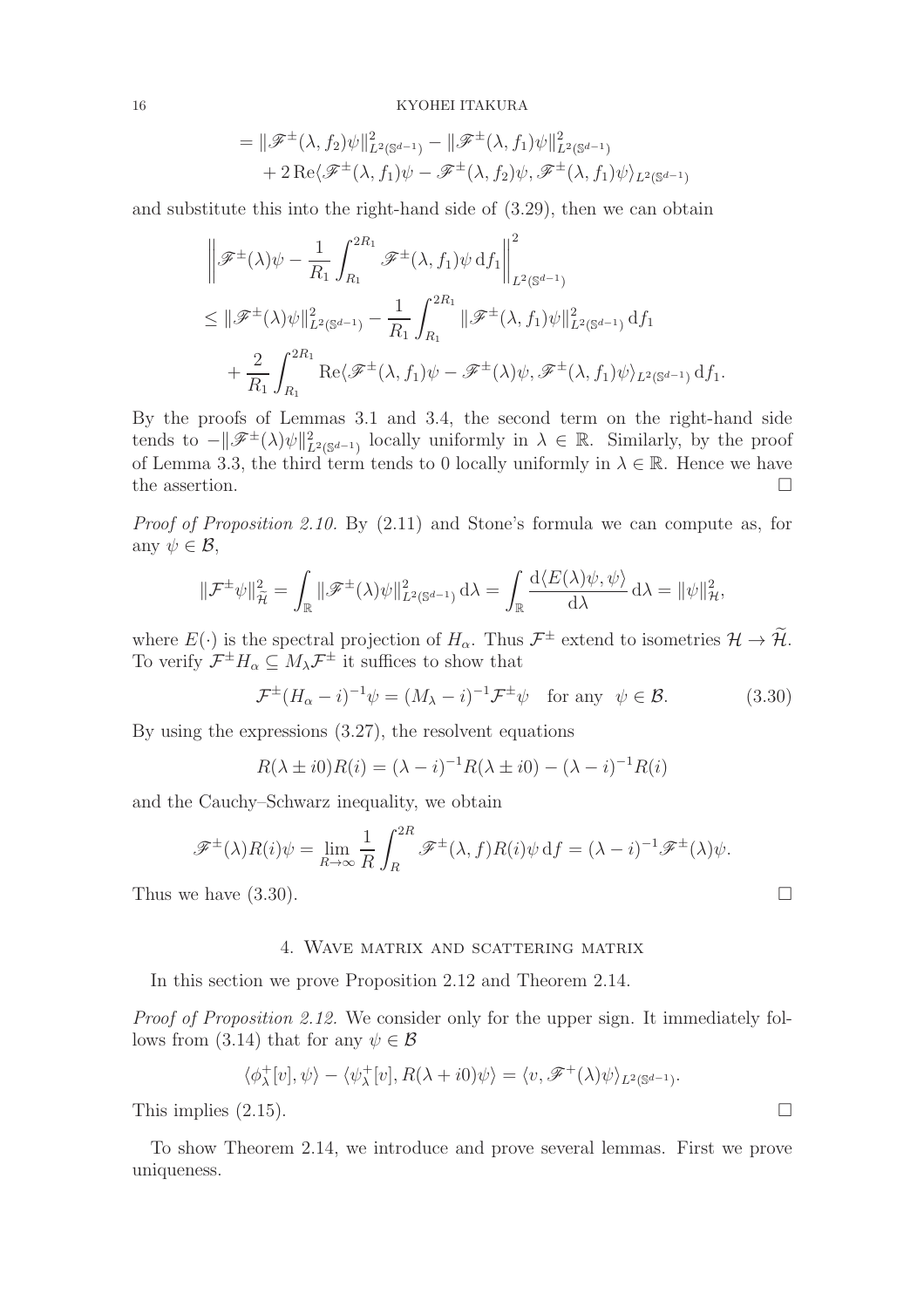**Lemma 4.1.** Suppose  $\xi_{\pm} \in L^2(\mathbb{S}^{d-1})$  and  $\phi \in \mathcal{E}_{\lambda}$  satisfy

$$
\phi - \phi_{\lambda}^{+}[\xi_{+}] - \phi_{\lambda}^{-}[\xi_{-}] \in \mathcal{B}_{0}^{*}.
$$
\n(4.1)

Then we have

$$
\|\xi_{+}\|^2 + \|\xi_{-}\|^2 = \lim_{n \to \infty} 2^{-n} \int_{2^n < f < 2^{n+1}} 2\pi |\phi|^2 \, \mathrm{d}x,\tag{4.2}
$$

$$
\|\xi_{+}\| = \|\xi_{-}\|.\tag{4.3}
$$

In particular, the two quantities in  $\{\xi_+,\xi_-,\phi\}$  satisfying (4.1) uniquely determined by the other one of them.

Proof. First we prove (4.2). We can compute the right-hand side of (4.2) as

$$
\lim_{n \to \infty} 2^{-n} \int_{2^n < f < 2^{n+1}} 2\pi |\phi|^2 \, dx
$$
\n
$$
= \lim_{n \to \infty} 2^{-n} \int_{2^n < f < 2^{n+1}} 2\pi |\phi_\lambda^+[\xi_+] + \phi_\lambda^-[\xi_-]|^2 \, dx
$$
\n
$$
= \|\xi_+\|^2 + \|\xi_-\|^2 + 2 \operatorname{Re} \lim_{n \to \infty} 2^{-n} \int_{2^n}^{2^{n+1}} e^{-\frac{\pi i}{2} \left(\frac{d+\alpha/2-1}{1+\alpha/2}\right)} e^{2i\theta} \, df \int_{\mathbb{S}^{d-1}} \xi_+(\omega) \overline{\xi_-(-\omega)} \, d\omega.
$$

Since  $e^{2i\theta} = (2i(r^{\alpha} + \lambda))^{-1} \frac{d}{dt} e^{2i\theta}$ , by integrating by parts we can see that the last term vanishes. Hence we have (4.2).

Next we prove (4.3). Noting that  $AR(i) \in \mathcal{L}(\mathcal{B}^*)$  and  $A\phi = (\lambda - i)AR(i)\phi \in \mathcal{B}^*$ , we obtain

$$
0 = \lim_{n \to \infty} \langle i[H_{\alpha}, \chi_n] \rangle_{\phi}
$$
  
\n
$$
= \lim_{n \to \infty} \langle A\chi'_n \rangle_{\phi}
$$
  
\n
$$
= \lim_{n \to \infty} \langle A\phi, \chi'_n (\phi_{\lambda}^+[\xi_+] + \phi_{\lambda}^-[\xi_-]) \rangle
$$
  
\n
$$
= \lim_{n \to \infty} \langle \phi, \chi'_n (A\phi_{\lambda}^+[\xi_+] + A\phi_{\lambda}^-[\xi_-]) \rangle
$$
  
\n
$$
= \lim_{n \to \infty} \langle \phi, \chi'_n (\phi_{\lambda}^+[\xi_+] - \phi_{\lambda}^-[\xi_-]) \rangle
$$
  
\n
$$
= \frac{1}{2\pi} (\|\xi_+\|^2 - \|\xi_-\|^2).
$$

This implies (4.3).

Finally, the uniqueness statement follows from (4.2), (4.3), linearity of  $\phi_{\lambda}^{\pm}$  and Rellich's theorem, or the absence of  $\mathcal{B}_0^*$ -eigenfunctions for  $H_\alpha$ .

Next we construct  $\phi \in \mathcal{E}_{\lambda}$  from  $\xi_{\pm} \in C^{\infty}(\mathbb{S}^{d-1})$ .

**Lemma 4.2.** Let  $\lambda \in \mathbb{R}$ . For any  $\xi_{-} \in C^{\infty}(\mathbb{S}^{d-1})$  we define  $\phi \in \mathcal{E}_{\lambda}$  and  $\xi_{+} \in$  $L^2(\mathbb{S}^{d-1})$  by

$$
\phi = \phi_{\lambda}^{-}[\xi_{-}] - R(\lambda + i0)\psi_{\lambda}^{-}[\xi_{-}], \quad \xi_{+} = -2\pi i \mathscr{F}^{+}(\lambda)\psi_{\lambda}^{-}[\xi_{-}].
$$

Then  $(2.18)$  and  $(2.19)$  hold for  $\{\xi_+,\xi_-,\phi\}.$ 

*Proof.* By  $(2.15)$  and  $(2.16)$ , we can see  $(2.19)$  holds. Moreover we can obtain  $(2.18)$ by the following calculation.

$$
\phi - \phi_{\lambda}^{+}[\xi_{+}] - \phi_{\lambda}^{-}[\xi_{-}]
$$
  
=  $2\pi i \phi_{\lambda}^{+} [\mathscr{F}^{+}(\lambda)\psi_{\lambda}^{-}[\xi_{-}]] - R(\lambda + i0)\psi_{\lambda}^{-}[\xi_{-}]$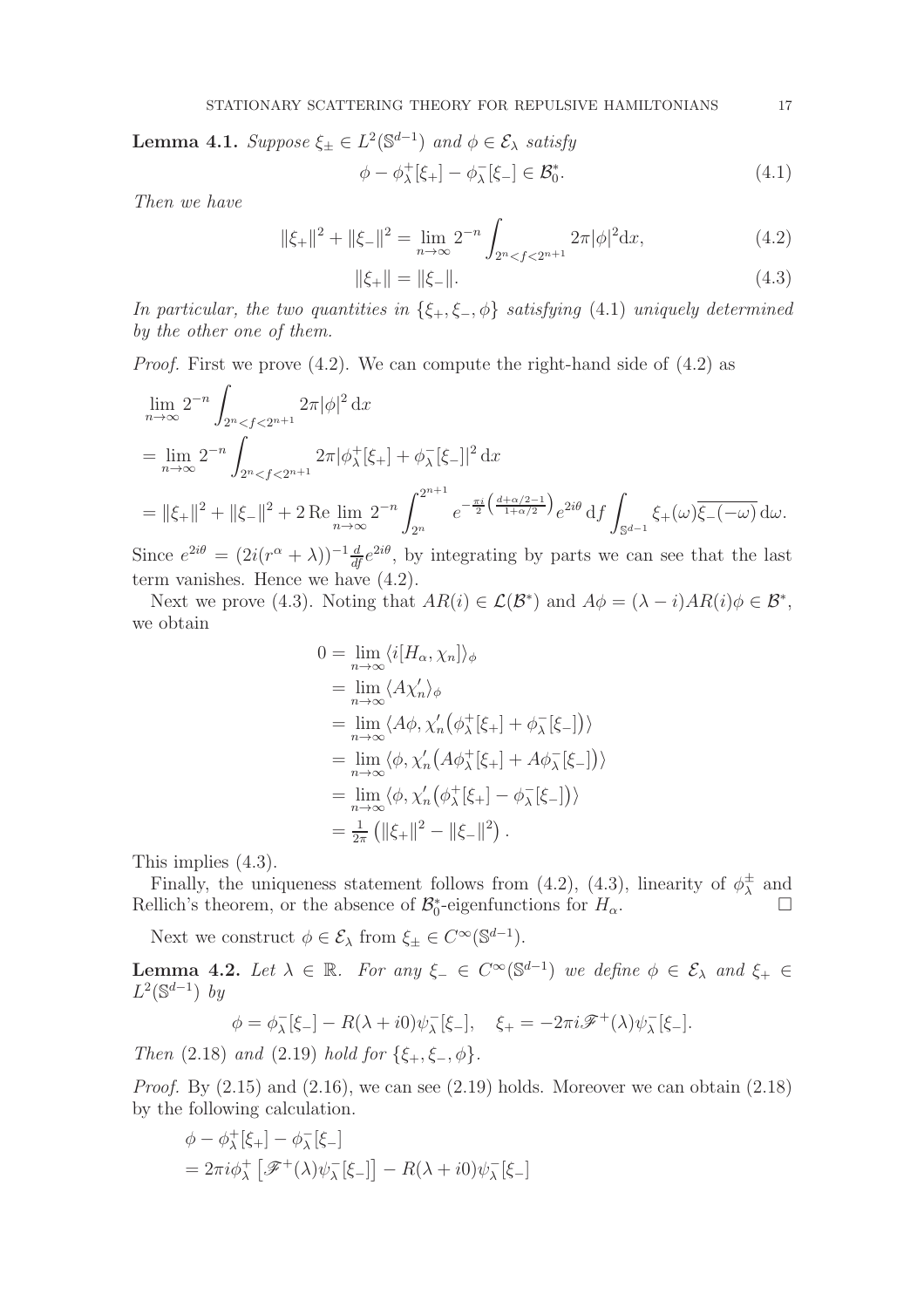18 KYOHEI ITAKURA

$$
= \sqrt{2\pi}ie^{-\frac{\pi i}{4}\left(\frac{d+\alpha/2-1}{1+\alpha/2}\right)}r^{-(d+\alpha-1)/2}e^{i\theta}\mathcal{F}^+(\lambda)\psi^-_{\lambda}[\xi_-] - R(\lambda+i0)\psi^-_{\lambda}[\xi_-] = \sqrt{2\pi}e^{-\frac{\pi i}{4}\left(\frac{d-\alpha/2-3}{1+\alpha/2}\right)}r^{-(d+\alpha/2-1)/2}e^{i\theta}\left(\mathcal{F}^+(\lambda)\psi^-_{\lambda}[\xi_-] - \mathcal{F}^+(\lambda,f)\psi^-_{\lambda}[\xi_-]\right).
$$

We can obtain a similar result for  $\xi_+ \in C^{\infty}(\mathbb{S}^{d-1})$  given first.

**Lemma 4.3.** Let  $\lambda \in \mathbb{R}$ . For any  $\xi_+ \in C^\infty(\mathbb{S}^{d-1})$  we define  $\phi \in \mathcal{E}_\lambda$  and  $\xi_- \in$  $L^2(\mathbb{S}^{d-1})$  by

$$
\phi = \phi_{\lambda}^+[\xi_+] - R(\lambda - i0)\psi_{\lambda}^+[\xi_+], \quad \xi_- = 2\pi i \mathscr{F}^-(\lambda)\psi_{\lambda}^+[\xi_+].
$$

Then (2.18) and (2.19) hold for  $\{\xi_+,\xi_-,\phi\}.$ 

Let us construct  $\xi_{\pm} \in L^2(\mathbb{S}^{d-1})$  from  $\phi \in \mathcal{E}_{\lambda}$ .

**Lemma 4.4.** Let  $\lambda \in \mathbb{R}$ . For any  $\phi \in \mathcal{E}_{\lambda}$  there exist  $\xi_{\pm} \in L^2(\mathbb{S}^{d-1})$  such that  $(2.19)$ holds.

*Proof.* We use similar scheme to [16, 24]. By the definition of  $S(\lambda)$ , to verify (2.19) it suffices to show that there exists  $\xi \in L^2(\mathbb{S}^{d-1})$  such that  $\phi = \mathscr{F}^+(\lambda)^*\xi$  holds.

We take and fix a function  $\eta \in C_0^{\infty}(\mathbb{R})$  which satisfies  $\eta(t) = t$  in neighborhood of  $t = \lambda$ . We define  $\phi_{\pm} \in \mathcal{B}^*$  and  $\xi_n \in L^2(\mathbb{S}^{d-1}), n \in \mathbb{N}$  for fixed large  $m \in \mathbb{N}$  by

$$
\phi_{\pm} = \frac{1}{2a_0} \bar{\chi}_m(A \pm a_0)\phi, \quad \xi_n = 2\pi i \mathscr{F}^+(\lambda)\chi_n(\eta(H) - \lambda)\phi_+,
$$

where  $a_0 = r^{-\alpha/2}\sqrt{2\lambda - 2q_0 + r^{\alpha}}$ . First we see  $\xi_n$  is bounded uniformly in  $n \in \mathbb{N}$ . By commuting  $\chi_n$  and  $\eta(H)$  and noting  $\mathscr{F}^+(\lambda)(\eta(H) - \lambda) = 0$ , we have for  $v \in$  $C^{\infty}(\mathbb{S}^{d-1}), \|v\|_{L^2(\mathbb{S}^{d-1})}=1,$ 

$$
\langle v, \xi_n \rangle_{L^2(\mathbb{S}^{d-1})} = -2\pi i \langle \mathcal{F}^+(\lambda)^* v, [\chi_n, \eta(H)]\phi_+ \rangle_{\mathcal{B}^*\times\mathcal{B}}.
$$

By the Helffer–Sjöstrand formula (cf.  $[8]$ )

$$
\eta(H) = \int_{\mathbb{C}} R(z) \, \mathrm{d}\mu(z); \quad \mathrm{d}\mu(z) = -(2\pi i)^{-1} \bar{\partial}_z \tilde{\eta}(z) \, \mathrm{d}z \, \mathrm{d}\bar{z},
$$

where  $\bar{\partial}_z = \frac{1}{2}$  $\frac{1}{2}(\partial_x + i\partial_y)$  for  $z = x + iy$  and  $\tilde{\eta}$  is a almost analytic extension of  $\eta$ , we have the expression

$$
[\chi_n, \eta(H)] = -i \int_{\mathbb{C}} R(z) (A\chi_n' + \frac{i}{2} |\partial f|^2 \chi_n'') R(z) d\mu(z). \tag{4.4}
$$

Then we can write

$$
[\chi_n, \eta(H)]\phi_+ = i(A\chi'_n + i|\partial f|^2 \chi''_n) \eta'(H)\phi_+ + \frac{1}{2} \int_{\mathbb{C}} R(z)|\partial f|^2 \chi''_n R(z)\phi_+ d\mu(z) + \int_{\mathbb{C}} R(z) ([H, iA]_{\chi'_n} + z|\partial f|^2 \chi''_n) R(z)^2 \phi_+ d\mu(z).
$$

Since  $[H, iA]_{\chi'_n}$  can be expressed as, cf. [14, Lemma 2.2],

 $[H, iA]_{\chi'_n} = \text{Re}(\gamma_1 H) + A\gamma_2 A + \gamma_3,$ 

where  $\gamma_j$ ,  $j = 1, 2, 3$  are certain real-valued functions which satisfying supp  $\gamma_j \subseteq$ supp  $\chi'_n$  and  $|\gamma_j| = \mathcal{O}(f^{-2})$ , we can see the second and the third terms are bounded in B uniformly in  $n \in \mathbb{N}$ . Thus we can estimate as

$$
|\langle v, \xi_n \rangle_{L^2(\mathbb{S}^{d-1})}| \leq C_1 \left( \|A\mathcal{F}^+(\lambda)^* v\|_{\mathcal{B}^*} + \|\mathcal{F}^+(\lambda)^* v\|_{\mathcal{B}^*} \right) \leq C_2.
$$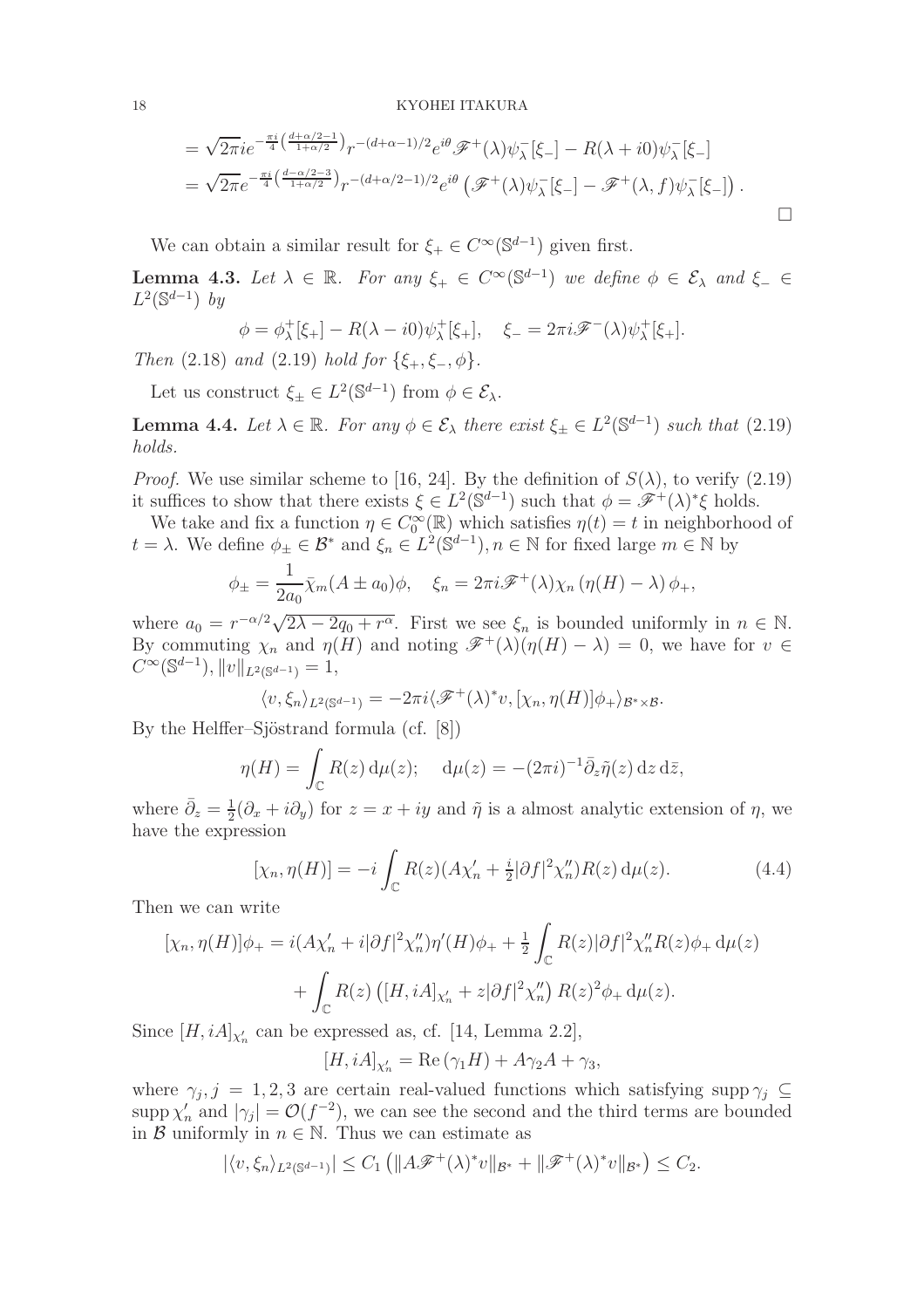Therefore the sequence  $\{\xi_n\}_{n\in\mathbb{N}} \subset L^2(\mathbb{S}^{d-1})$  is bounded. Let us choose a weakly convergent subsequence of  $\{\xi_n\}_{n\in\mathbb{N}}$  and denote its weak limit by  $\xi$ . By changing notation, we may assume w-lim<sub>n→∞</sub>  $\xi_n = \xi \in L^2(\mathbb{S}^{d-1})$ . For this  $\xi$ , we show  $\mathscr{F}^+(\lambda)^*\xi = \phi$ . We introduce the function  $\check{\eta}(t) := (\eta(t) - \lambda)(t - \lambda)^{-1}$  and compute

$$
\mathscr{F}^{+}(\lambda)^{*}\xi
$$
  
= w^{\*}\n $\mathscr{B}^{-}$ \n $\lim_{n\to\infty} 2\pi i \mathscr{F}^{+}(\lambda)^{*}\mathscr{F}^{-}(\lambda)\chi_{n}(\eta(H) - \lambda)\phi_{+}$   
= w^{\*}\n $\mathscr{B}^{*}$ \n $\lim_{n\to\infty} (R(\lambda + i0) - R(\lambda - i0))\chi_{n}(\eta(H) - \lambda)\phi_{+}$   
= w^{\*}\n $\mathscr{B}^{*}$ \n $\lim_{n\to\infty} (\tilde{\eta}(H)\chi_{n}\phi + R(\lambda + i0)[\chi_{n}, \eta(H)]\phi_{+} + R(\lambda - i0)[\chi_{n}, \eta(H)](\phi - \phi_{+}) )$   
=  $\phi + w^{*}\n $\mathscr{B}^{*}$ \n $\lim_{n\to\infty} (R(\lambda + i0)[\chi_{n}, \eta(H)]\phi_{+} + R(\lambda - i0)[\chi_{n}, \eta(H)](\phi - \phi_{+}) ).$$ 

By Corollary 2.8 and (4.4), we have

$$
w^* - B^* \lim_{n \to \infty} R(\lambda + i0) [\chi_n, \eta(H)] \phi_+
$$
  
=  $-i w^* - B^* \lim_{n \to \infty} \int_{\mathbb{C}} R(z) R(\lambda + i0) A \chi'_n R(z) d\mu(z) \phi_+$   
=  $i w^* - B^* \lim_{n \to \infty} \int_{\mathbb{C}} R(z) R(\lambda + i0) a_0 \chi'_n R(z) d\mu(z) \phi_+$   
=  $-\frac{i}{2} w^* - B^* \lim_{n \to \infty} \eta'(H) R(\lambda + i0) \chi'_n (A + a_0) \phi$   
=  $-\frac{i}{2} w^* - B^* \lim_{n \to \infty} \eta'(H) R(\lambda + i0) (A + a_0) \chi'_n \phi = 0.$ 

By noting  $\phi - \phi_+ = \chi_m \phi - \phi_-,$  we can see by similar argument that

$$
\mathbf{w}^* \text{-} \mathcal{B}^* \text{-lim } R(\lambda - i0) [\chi_n, \eta(H)](\phi - \phi_+) = 0.
$$

Hence we are done.  $\Box$ 

Proof of Theorem 2.14. First we let  $\xi_{-} \in L^{2}(\mathbb{S}^{d-1})$  and choose a sequence  $\{\xi_{-,n}\}\subset$  $C^{\infty}(\mathbb{S}^{d-1})$  such that  $\xi_{-,n}$  converges to  $\xi_{-}$  in  $L^2(\mathbb{S}^{d-1})$  as  $n \to \infty$ . Then by Lemma 4.2 we have

$$
\mathscr{F}^{-}(\lambda)^{*}\xi_{-,n} - \phi_{\lambda}^{+}[S(\lambda)\xi_{-,n}] - \phi_{\lambda}^{-}[\xi_{-,n}] \in \mathcal{B}_{0}^{*}.
$$

Since  $\mathscr{F}^-(\lambda)^*, \phi_{\lambda}^{\pm}[\cdot]$  and  $S(\lambda)$  are continuous, we can obtain by taking the limit  $n \to \infty$ 

$$
\mathscr{F}^{-}(\lambda)^{*}\xi_{-} - \phi_{\lambda}^{+}[S(\lambda)\xi_{-}] - \phi_{\lambda}^{-}[\xi_{-}] \in \mathcal{B}_{0}^{*}.
$$

Thus it is shown that  $(2.18)$  and  $(2.19)$  hold when  $\xi$ <sub>−</sub> is given first. By Lemma 4.3 and similar argument, we can see that these hold when  $\xi_{+}$  is given first. By Lemmas 4.1 and 4.4 we can conclude (i).

To verify (ii), let us show (2.20). We have by straightforward calculations

$$
(A \mp a_{\pm})\phi_{\lambda}^{\pm}[\xi] \in \mathcal{B}_0^*
$$

for any  $\xi \in C^{\infty}(\mathbb{S}^{d-1})$ , and then we can deduce from  $(2.15)$  that

$$
(A \pm a_{\pm})\mathscr{F}^{\pm}(\lambda)^{*}\xi \mp 2a_{\pm}\phi_{\lambda}^{\pm}[\xi] = (A \mp a_{\pm})\phi_{\lambda}^{\pm}[\xi] - (A \pm a_{\pm})R(\lambda \mp i0)\psi_{\lambda}^{\pm}[\xi] \in \mathcal{B}_{0}^{*}.
$$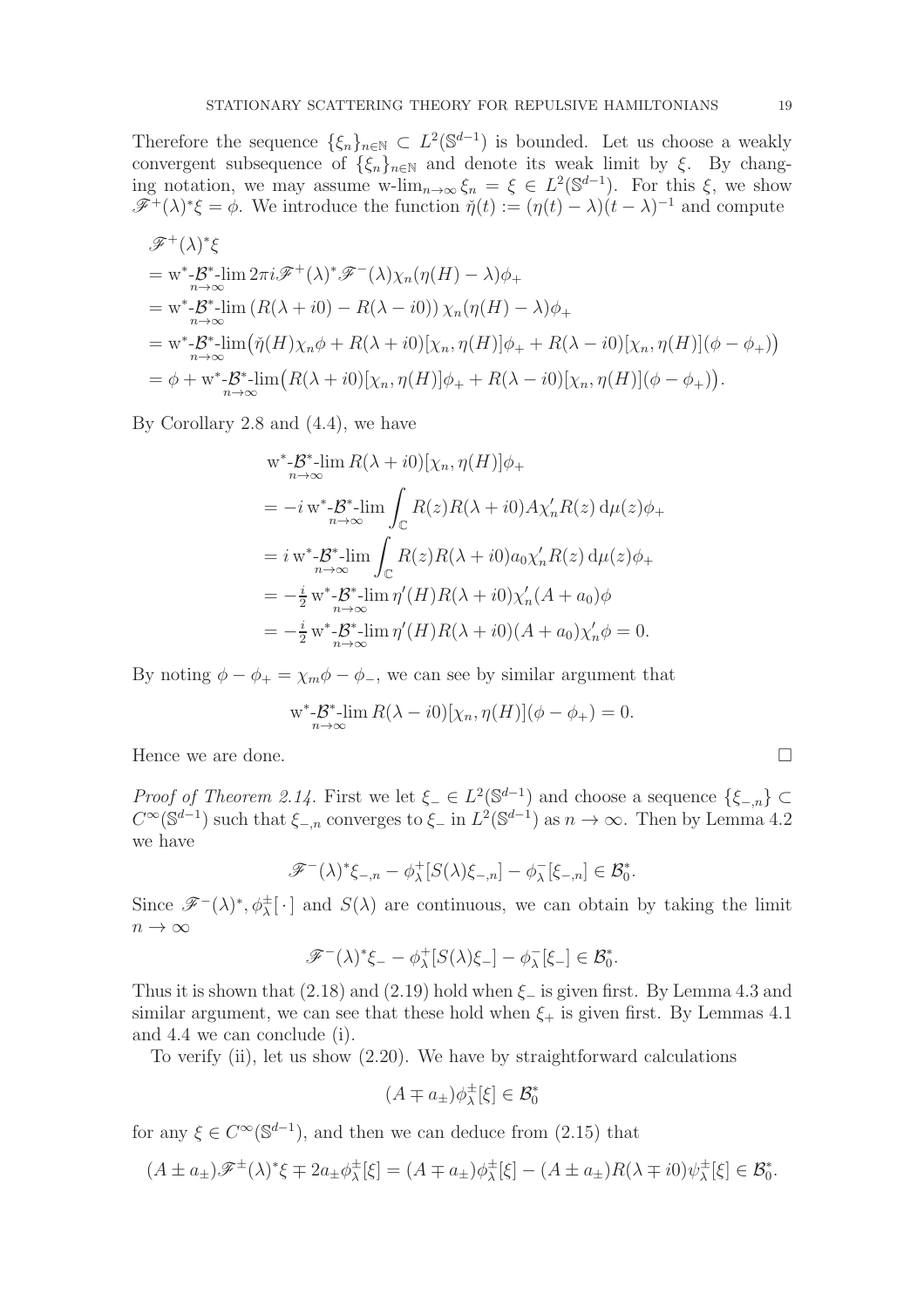Therefore by the definition of  $\phi_{\lambda}^{\pm}[\cdot]$  we obtain, for any  $\xi \in C^{\infty}(\mathbb{S}^{d-1}),$ 

$$
\xi = \pm \frac{1}{2} c_{\pm} \lim_{R \to \infty} \int_{R}^{2R} r^{(d+\alpha/2-1)/2} e^{\mp i\theta} \left[ \frac{1}{a_{\pm}} (A \pm a_{\pm}) \mathscr{F}^{\pm}(\lambda)^{*} \xi \right] (f, \pm \cdot) \, \mathrm{d}f
$$
\n
$$
= \pm \frac{1}{2} c_{\pm} \lim_{R \to \infty} \int_{R}^{2R} r^{(d+\alpha/2-1)/2} e^{\mp i\theta} \left[ (A \pm a_{0}) \mathscr{F}^{\pm}(\lambda)^{*} \xi \right] (f, \pm \cdot) \, \mathrm{d}f,
$$
\n(4.5)

where  $c_{\pm} = \sqrt{2\pi} \exp\{\pm \frac{\pi i}{4} (\frac{d + \alpha/2 - 1}{1 + \alpha/2})\}$ . Since

$$
(A \pm a_{\pm})\mathscr{F}^{\pm}(\lambda)^{*} = (\lambda - i)\{(A \pm a_{\pm})R(i)\}\mathscr{F}^{\pm}(\lambda)^{*} \in \mathcal{L}\left(L^{2}(\mathbb{S}^{d-1}), \mathcal{B}^{*}\right),
$$

we can see that (4.5) holds for all  $\xi \in L^2(\mathbb{S}^{d-1})$ . Hence we have shown (ii).

By (2.19) and Lemma 4.1 we have

$$
\|\xi_{\pm}\|_{L^2(\mathbb{S}^{d-1})}^2 \leq \pi \|\mathscr{F}^{\pm}(\lambda)^* \xi_{\pm}\|_{\mathcal{B}^*}^2.
$$

In particular,  $\text{Ker } \mathscr{F}^{\pm}(\lambda)^{*} = \{0\}$  and  $\text{Ran } \mathscr{F}^{\pm}(\lambda)^{*} (= \mathcal{E}_{\lambda})$  are closed in  $\mathcal{B}^{*}$ . Then by closed range theorem (cf. e.g. [25]), the range of  $\mathscr{F}^{\pm}(\lambda) : \mathcal{B} \to L^2(\mathbb{S}^{d-1})$  coincides with  $L^2(\mathbb{S}^{d-1})$ , respectively. Hence we are done.

## Appendix A. Proof of Theorem 2.5

First we note that the following lemma holds.

## Lemma A.1. Let  $z \in I_{\pm}$ .

(1) There exists  $C > 0$  such that for any  $z \in I_{\pm}$  and  $x \in \text{supp}\bar{\chi}_{m+1}$  $(\Delta 1)$ 

$$
|a| \le C, \quad \pm \operatorname{Im} a \ge \frac{\alpha}{2} r^{-\alpha/2 - 1} - C r^{-3\alpha/2 - 1}, \tag{A.1}
$$

respectively.

(2) One can rewrite 
$$
H_{\alpha} - z
$$
 on supp  $\bar{\chi}_{m+1}$  as

$$
H_{\alpha} - z = \frac{1}{2}(A \pm a)r^{\alpha}(A \mp a) + \frac{1}{2}p_jr^{\alpha}\ell_{jk}p_k + q_2,
$$
 (A.2)

where  $q_2$  is a certain complex-valued function which satisfies

$$
\bar{\chi}_{m+1}q_2 = \mathcal{O}(r^{-1}f^{-1-\min\{\rho,(3\alpha/2)/(1-\alpha/2)\}}).
$$
\n(A.3)

*Proof.* The bounds in  $(A.1)$  clearly hold by the definition of  $(2.8)$ . Thus we discuss on (2). By noting the expressions (2.3) and (2.6), we can compute, on supp  $\bar{\chi}_{m+1}$ , as

$$
H_{\alpha} - z = \frac{1}{2} (p^f)^* r^{\alpha} p^f + \frac{1}{2} p_j r^{\alpha} \ell_{jk} p_k - \frac{1}{2} r^{\alpha} + q - z
$$
  
\n
$$
= \frac{1}{2} A r^{\alpha} A + \frac{1}{2} p_j r^{\alpha} \ell_{jk} p_k - \frac{1}{2} r^{\alpha} + q + \frac{1}{8} r^{\alpha} (\Delta f)^2 + \frac{\alpha}{4} r^{\alpha/2 - 1} (\Delta f)
$$
  
\n
$$
+ \frac{1}{4} r^{\alpha} (\partial^f \Delta f) - z
$$
  
\n
$$
= \frac{1}{2} (A \pm a) r^{\alpha} (A \mp a) + \frac{1}{2} p_j r^{\alpha} \ell_{jk} p_k \pm \frac{1}{2} (p^f r^{\alpha} a) + \frac{1}{2} r^{\alpha} a^2
$$
  
\n
$$
- \frac{1}{2} r^{\alpha} + q_0 + \frac{\alpha}{4} r^{-2} - z
$$

Therefore by letting

$$
q_2 = \pm \frac{1}{2} (p^f r^\alpha a) + \frac{1}{2} r^\alpha a^2 - \frac{1}{2} r^\alpha + q_0 + \frac{\alpha}{4} r^{-2} - z,
$$

we have the expression (A.2). In addition, we can compute  $q_2$  on supp  $\bar{\chi}_{m+1}$  as

$$
q_2 = \mp \frac{i}{2} \partial^f \left\{ r^{\alpha/2} \sqrt{2z - 2q_0 + r^\alpha} \pm \frac{i\alpha}{2} r^{\alpha/2 - 1} \mp \frac{i\alpha}{2} \frac{z - q_0}{2z - 2q_0 + r^\alpha} r^{\alpha/2 - 1} \right\}
$$
  
+ 
$$
\frac{1}{2} \left\{ \sqrt{2z - 2q_0 + r^\alpha} \pm \frac{i\alpha}{2} r^{-1} \mp \frac{i\alpha}{2} \frac{z - q_0}{2z - 2q_0 + r^\alpha} r^{-1} \right\}^2 - \frac{1}{2} r^\alpha + q_0 - z + \frac{\alpha}{4} r^{-2}
$$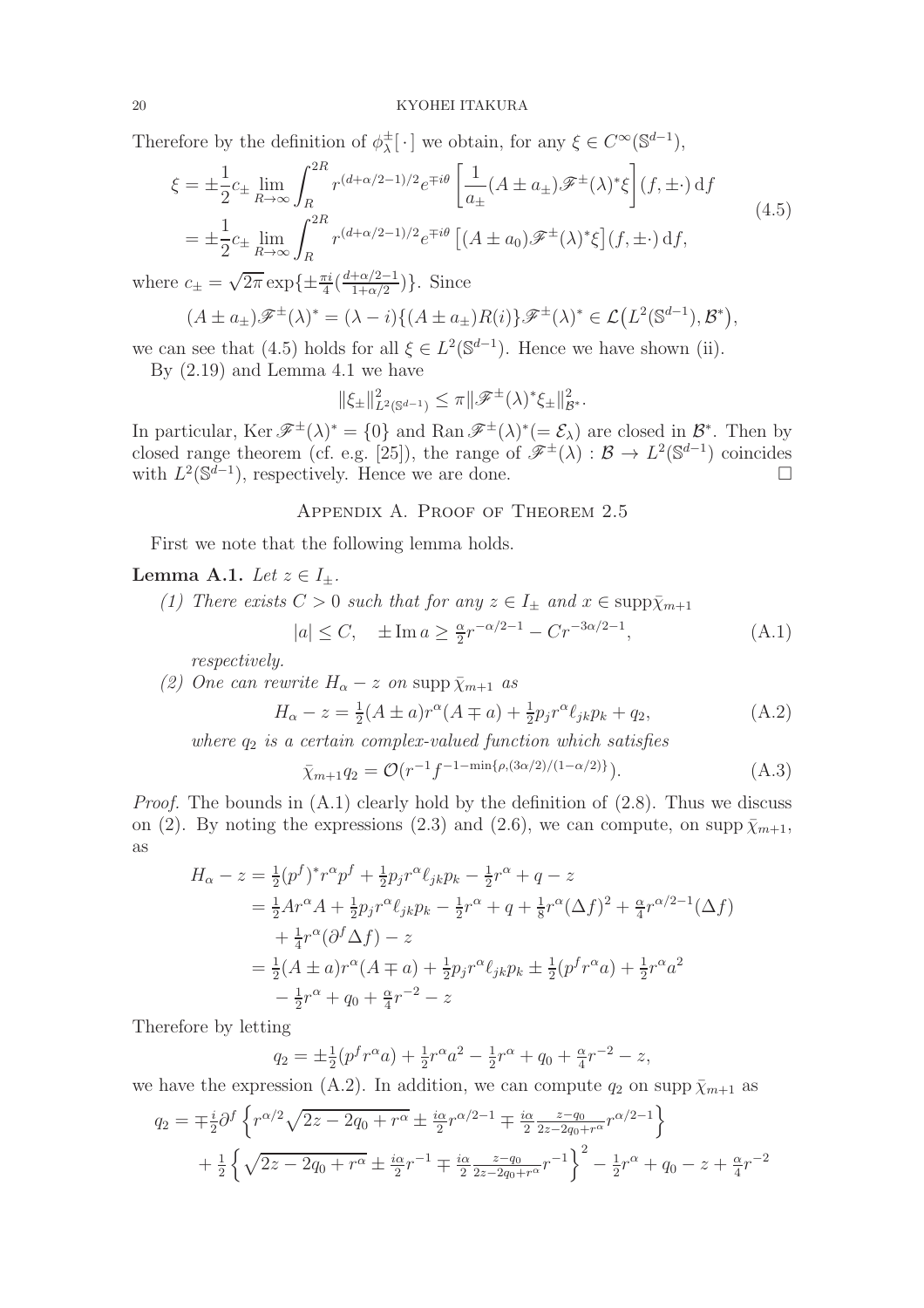$$
= \pm \frac{i\alpha}{4} r^{-1} \sqrt{2z - 2q_0 + r^{\alpha}} \mp \frac{i}{4} \left( \alpha r^{\alpha - 1} - 2(\partial^r q_0) \right) / \sqrt{2z - 2q_0 + r^{\alpha}}
$$
  

$$
= \frac{i\alpha}{2} r^{-1} (z - q_0) / \sqrt{2z - 2q_0 + r^{\alpha}} - \frac{\alpha}{4} \left( \partial^r \frac{z - q_0}{2z - 2q_0 + r^{\alpha}} \right) r^{-1}
$$
  

$$
+ \frac{\alpha}{4} \frac{z - q_0}{2z - 2q_0 + r^{\alpha}} r^{-2} - \frac{\alpha^2}{8} r^{-2} \left( \frac{z - q_0}{2z - 2q_0 + r^{\alpha}} \right)^2
$$
  

$$
= \pm \frac{i}{2} (\partial^r q_0) / \sqrt{2z - 2q_0 + r^{\alpha}} - \frac{\alpha}{4} \left( \partial^r \frac{z - q_0}{2z - 2q_0 + r^{\alpha}} \right) r^{-1}
$$
  

$$
+ \frac{\alpha}{4} \frac{z - q_0}{2z - 2q_0 + r^{\alpha}} r^{-2} - \frac{\alpha^2}{8} r^{-2} \left( \frac{z - q_0}{2z - 2q_0 + r^{\alpha}} \right)^2.
$$

The last expression combined with Condition 2.1 leads us to the estimate  $(A.3)$ .  $\Box$ 

We introduce a *weight function* 

$$
\Theta = \bar{\chi}_{m+2} \theta^{2\beta}; \quad \theta = \int_0^{f/2^{\nu}} (1+s)^{-1-\delta} ds = [1 - (1+f/2^{\nu})^{-\delta}]/\delta, \quad (A.4)
$$

where  $\beta, \delta > 0$  and  $\nu \in \mathbb{N}_0$ . If we denote the derivatives of  $\theta$  in f by primes, we have

$$
\theta' = (1 + f/2^{\nu})^{-1-\delta}/2^{\nu}, \quad \theta'' = -(1+\delta)(1 + f/2^{\nu})^{-2-\delta}/2^{2\nu}.
$$

We note that on supp  $\Theta$  it holds that

$$
\partial_i \partial_j f = r^{-\alpha/2 - 1} \delta_{ij} - (1 + \alpha/2) r^{\alpha/2 - 1} (\partial_i f)(\partial_j f), \tag{A.5}
$$

and we also note the function  $\theta$  has the following properties.

**Lemma A.2.** Fix any  $\delta > 0$  in (A.4). Then there exist  $c, C, C_k > 0, k = 2, 3, \ldots$ such that for any  $k = 2, 3, \ldots$  and uniformly in  $\nu \in \mathbb{N}_0$ 

$$
c/2^{\nu} \le \theta \le \min\{C, f/2^{\nu}\},
$$
  
 
$$
c(\min\{2^{\nu}, f\})^{\delta} f^{-1-\delta} \theta \le \theta' \le f^{-1}\theta,
$$
  
\n
$$
0 \le (-1)^{k-1}\theta^{(k)} \le C_k f^{-k}\theta.
$$

We omit the proof. We only refer [15, 14] for the details.

The following lemma is a key to prove Theorem 2.5.

Lemma A.3. Let  $\beta \in (0, 1 + \alpha/(1 - \alpha/2))$ . Fix any  $\delta \in (0, \alpha/(1 - \alpha/2))$  in (A.4). Then there exist  $c, C > 0$  such that uniformly in  $z \in I_{\pm}$  and  $\nu \in \mathbb{N}_0$ , as quadratic forms on  $\mathcal{D}(H)$ ,

Im 
$$
((A \mp a)^* \Theta(H_\alpha - z))
$$
  
\n $\geq c(A \mp a)^* \bar{\chi}_{m+2} \theta' \theta^{2\beta-1} (A \mp a) + c p_j f^{-1} \Theta \ell_{jk} p_k$   
\n $- Cf^{-1-2 \min{\rho+1/(1-\alpha/2), 1+2\alpha/(1-\alpha/2)} + \delta \theta^{2\beta}} + \text{Re}(\gamma \theta^{2\beta} (H_\alpha - z)),$ 

where  $\gamma = \gamma_{z,\nu}$  is a certain function satisfying  $|\gamma| \leq Cr^{-2-\alpha}f^{-1-2\rho+\delta}$ .

*Proof.* Fix  $\beta \in (0, 1 + \alpha/(1 - \alpha/2))$  and  $\delta \in (0, \alpha/(1 - \alpha/2))$  as in the assertion. By the expression  $(A.2)$  we can write

$$
2\operatorname{Im}((A \mp a)^*\Theta(H_{\alpha} - z))
$$
  
= Im $((A \mp a)^*\Theta(A \pm a)r^{\alpha}(A \mp a)) + \operatorname{Im}((A \mp a)^*\Theta p_jr^{\alpha}\ell_{jk}p_k)$   
+  $2\operatorname{Im}((A \mp a)^*\Theta q_2).$  (A.6)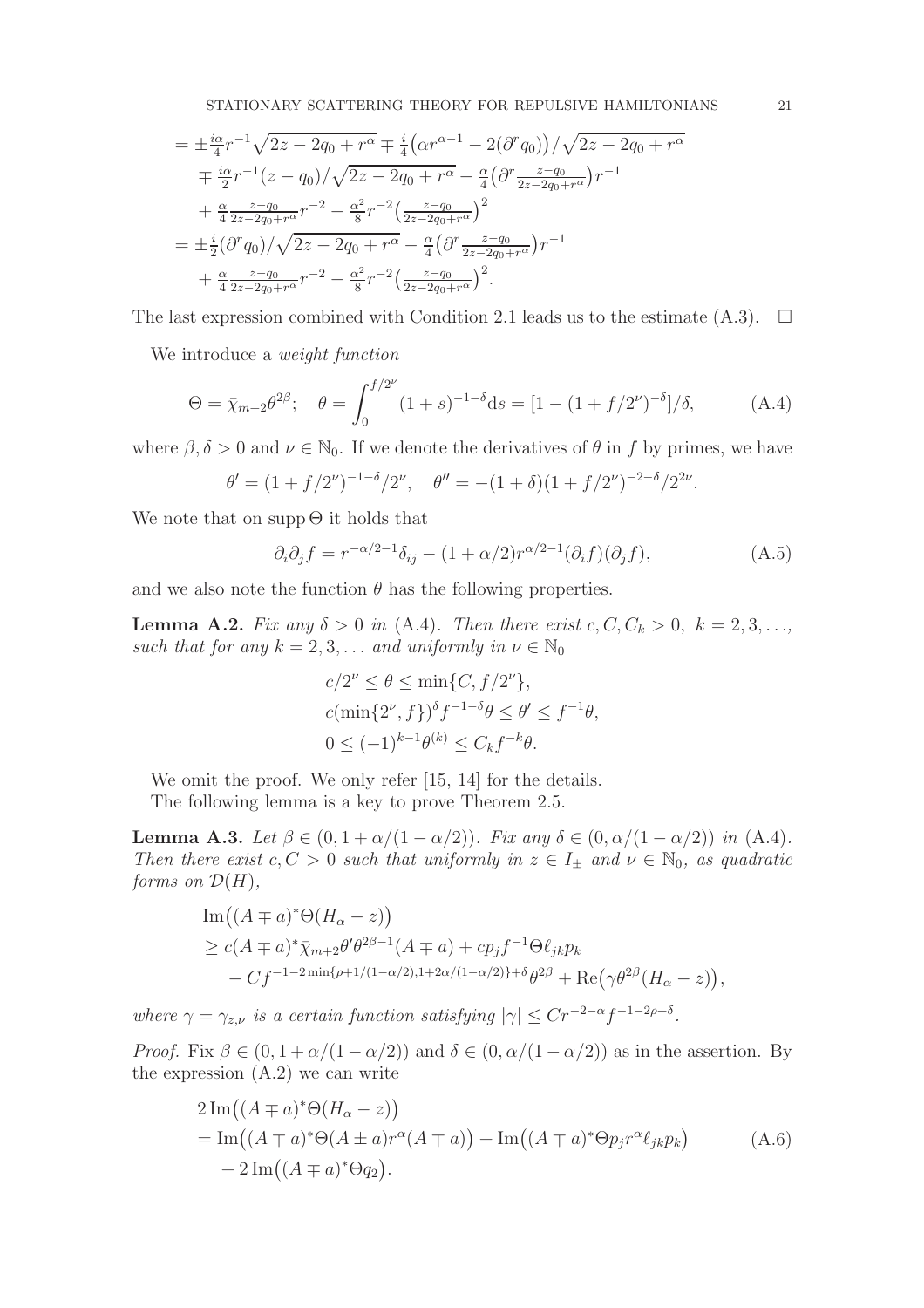### 22 KYOHEI ITAKURA

Let us estimate each term. By the bounds  $(A.1)$ , we can estimate the first term of (A.6) as

Im 
$$
((A \mp a)^* \Theta(A \pm a)r^{\alpha}(A \mp a))
$$
  
\n
$$
= Im((A \mp a)^* \Theta Ar^{\alpha}(A \mp a)) \pm (A \mp a)^* \Theta (Im a)r^{\alpha}(A \mp a)
$$
\n
$$
\geq \beta(A \mp a)^* \bar{\chi}_{m+2} \theta' \theta^{2\beta-1}(A \mp a) - \frac{\alpha}{2}(A \mp a)^* \Theta r^{\alpha/2-1}(A \mp a)
$$
\n
$$
+ \frac{\alpha}{2}(A \mp a)^* \Theta r^{\alpha/2-1}(A \mp a) - C_1(A \mp a)^* \Theta r^{-\alpha/2-1}(A \mp a).
$$
\n
$$
= \beta(A \mp a)^* \bar{\chi}_{m+2} \theta' \theta^{2\beta-1}(A \mp a) - C_1(A \mp a)^* \Theta r^{-\alpha/2-1}(A \mp a).
$$
\n(A.7)

As for the second term of  $(A.6)$  we first decompose into four terms as follows.

$$
\begin{split} \text{Im}\big((A \mp a)^* \Theta p_j r^{\alpha} \ell_{jk} p_k\big) &= \text{Im}\big((A \mp a)^* p_j \Theta r^{\alpha} \ell_{jk} p_k\big) \\ &= \text{Im}\big(p_j A \Theta r^{\alpha} \ell_{jk} p_k\big) + \text{Im}\big([A, p_j] \Theta r^{\alpha} \ell_{jk} p_k\big) \\ &\qquad \mp p_j \big(\text{Im}\,a^*\big) \Theta r^{\alpha} \ell_{jk} p_k \mp \text{Im}\big([a^*, p_j] \Theta r^{\alpha} \ell_{jk} p_k\big). \end{split} \tag{A.8}
$$

We further compute and estimate each term of  $(A.8)$ . Noting the equality  $(A.5)$ , we can compute the first and second terms as

$$
\begin{split} &\text{Im}\left(p_j A \Theta r^{\alpha} \ell_{jk} p_k\right) + \text{Im}\left([A, p_j] \Theta r^{\alpha} \ell_{jk} p_k\right) \\ &= \frac{1}{2i} p_j \left\{A \Theta r^{\alpha} \ell_{jk} - \ell_{jk} r^{\alpha} \Theta A\right\} p_k + \text{Re}\left(p_i(\partial_i \partial_j f) \Theta r^{\alpha} \ell_{jk} p_k\right) \\ &= -\beta p_j \bar{\chi}_{m+2} \theta' \theta^{2\beta-1} \ell_{jk} p_k - \frac{1}{2} p_j \bar{\chi}'_{m+2} \theta^{2\beta} \ell_{jk} p_k + p_j r^{\alpha/2-1} \Theta \ell_{jk} p_k. \end{split} \tag{A.9}
$$

By using the bounds  $(A.1)$ , we estimate the third term of  $(A.8)$  as

$$
\mp p_j \left( \operatorname{Im} a^* \right) \Theta r^{\alpha} \ell_{jk} p_k \ge \frac{\alpha}{2} p_j r^{\alpha/2 - 1} \Theta \ell_{jk} p_k - C_2 p_j r^{-\alpha/2 - 1} \Theta \ell_{jk} p_k. \tag{A.10}
$$

To estimate the fourth term of (A.8), we use Condition 2.1 and the Cauchy-Schwarz inequality. For any small  $\varepsilon_1 > 0$  we have

$$
\begin{split}\n&= \text{Im}\left([a^*, p_j] \Theta r^\alpha \ell_{jk} p_k\right) \\
&= \mp \text{Re}\left((\partial_j a)^* \Theta r^\alpha \ell_{jk} p_k\right) \\
&\geq -\varepsilon_1 p_j f^{-1-\delta} \Theta \ell_{jk} p_k - C_3 \varepsilon_1^{-1} (\partial_j a)^* \Theta f^{1+\delta} r^{2\alpha} \ell_{jk} (\partial_k a) \\
&\geq -\varepsilon_1 p_j r^{\alpha/2-1} \Theta \ell_{jk} p_k - C_4 \varepsilon_1^{-1} f^{-1-2\rho} r^{-2} \Theta.\n\end{split} \tag{A.11}
$$

We substitute the bounds  $(A.9)$ ,  $(A.10)$  and  $(A.11)$  into  $(A.8)$ , and then we obtain

Im 
$$
((A \mp a)^* \Theta p_j r^{\alpha} \ell_{jk} p_k)
$$
  
\n
$$
\geq (1 + \alpha/2 - \varepsilon_1) p_j r^{\alpha/2 - 1} \Theta \ell_{jk} p_k - \beta p_j \bar{\chi}_{m+2} \theta' \theta^{2\beta - 1} \ell_{jk} p_k
$$
\n
$$
- C_2 p_j r^{-\alpha/2 - 1} \Theta \ell_{jk} p_k - \frac{1}{2} p_j \bar{\chi}'_{m+2} \theta^{2\beta} \ell_{jk} p_k - C_4 \varepsilon_1^{-1} f^{-1 - 2\rho} r^{-2} \Theta.
$$

Let us fix  $\varepsilon_1 \in (0, (1 + \alpha/2) - (1 - \alpha/2)\beta)$ . Then we have

$$
\operatorname{Im}((A \mp a)^* \Theta p_j r^{\alpha} \ell_{jk} p_k) \ge c_1 p_j f^{-1} \Theta \ell_{jk} p_k - C_5 Q,\tag{A.12}
$$

where

$$
Q = r^{-2} f^{-1-2 \min\{\rho, (3\alpha/2)/(1-\alpha/2)\} + \delta} \theta^{2\beta} + p_j f^{-1-2\rho + \delta} r^{-2-\alpha} \theta^{2\beta} \delta_{jk} p_k.
$$

Let  $\varepsilon_2 > 0$ . Using the Cauchy-Schwarz inequality and  $(A.3)$ , we can estimate the third term of  $(A.6)$  by

$$
2\operatorname{Im}((A \mp a)^*\Theta q_2) \ge -\varepsilon_2 (A \mp a)^* f^{-1-\delta} \Theta(A \mp a) - C_6 \varepsilon_2^{-1} f^{1+\delta} |q_2|^2 \Theta
$$
  
 
$$
\ge -\varepsilon_2 (A \mp a)^* f^{-1-\delta} \Theta(A \mp a) - C_7 \varepsilon_2^{-1} Q.
$$
 (A.13)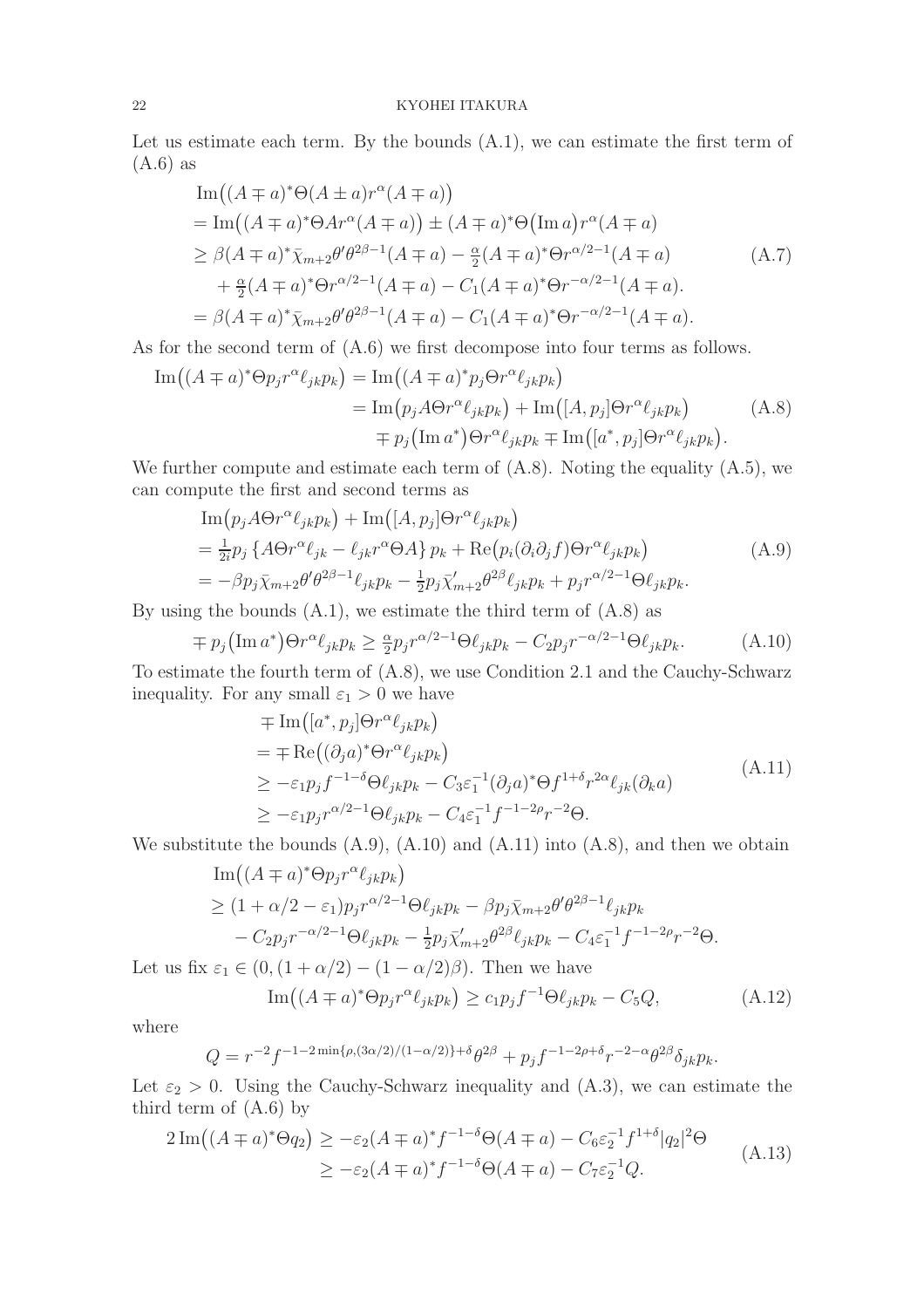By combining  $(A.6)$ ,  $(A.7)$ ,  $(A.12)$  and  $(A.13)$  we have

$$
2 \operatorname{Im}((A \mp a)^* \Theta(H_{\alpha} - z))
$$
  
\n
$$
\geq \beta(A \mp a)^* \bar{\chi}_{m+2} \theta' \theta^{2\beta - 1}(A \mp a) - \varepsilon_2(A \mp a)^* f^{-1-\delta} \Theta(A \mp a)
$$
  
\n
$$
- C_1(A \mp a)^* \Theta r^{-\alpha/2 - 1}(A \mp a) + c_1 p_j f^{-1} \Theta(\ell_{jk} p_k - (C_5 + C_7 \varepsilon_2^{-1}) Q).
$$

By taking  $\varepsilon_2 > 0$  small enough, we can obtain

$$
2 \operatorname{Im}((A \mp a)^* \Theta(H_{\alpha} - z))
$$
  
\n
$$
\geq c_2 (A \mp a)^* \bar{\chi}_{m+2} \theta' \theta^{2\beta - 1} (A \mp a) + c_1 p_j f^{-1} \Theta \ell_{jk} p_k - C_8 Q.
$$
\n(A.14)

Finally we estimate the remainder term Q as

$$
Q \leq C_9 r^{-2} f^{-1-2 \min\{\rho, (3\alpha/2)/(1-\alpha/2)\}+\delta} \theta^{2\beta} + \text{Re}\left(f^{-1-2\rho+\delta} r^{-2-\alpha} \theta^{2\beta} (H_\alpha - z)\right). \tag{A.15}
$$

By substituting  $(A.15)$  into  $(A.14)$  we can obtain the desired bounds.

*Proof of Theorem 2.5.* We consider only for the upper sign for simplicity. If  $\beta = 0$ , the bounds (2.9) follow immediately from Theorem 2.4. We let  $\beta \in (0, \beta_c)$  and take any  $\delta \in (0, 2 \min\{\rho + 1/(1 - \alpha/2), 1 + 2\alpha/(1 - \alpha/2)\} - 2\beta) \cap (0, \alpha/(1 - \alpha/2)), \psi \in f^{-\beta} \mathcal{B}$ and  $z \in I_+$ . Then by Lemma A.3, the Cauchy-Schwarz inequality, Theorem 2.4 and Lemma A.2

$$
\begin{split}\n\left\| \bar{\chi}_{m+2}^{1/2} \theta^{\beta - 1/2} (A - a) R(z) \psi \right\|^2 &+ \left\langle p_j f^{-1} \Theta \ell_{jk} p_k \right\rangle_{R(z) \psi} \\
&\leq C_1 \Big[ \left\| \Theta^{1/2} (A - a) R(z) \psi \right\|_{\mathcal{B}^*} \|\theta^{\beta} \psi\|_{\mathcal{B}} \\
&+ \left\| f^{-(1 + 2 \min\{\rho + 1/(1 - \alpha/2), 2\alpha/(1 - \alpha/2)\} - \delta)/2} \theta^{\beta} R(z) \psi \right\|^2 \\
&+ \left\| f^{-(1 + 2\rho + 1/(1 - \alpha/2) - \delta)/2} \theta^{\beta} R(z) \psi \right\| \left\| f^{-(1 + 2\rho + 1/(1 - \alpha/2) - \delta)/2} \theta^{\beta} \psi \right\| \Big] \\
&\leq C_2 2^{-2\beta \nu} \Big[ \left\| \bar{\chi}_m^{1/2} f^{\beta} (A - a) R(z) \psi \right\|_{\mathcal{B}^*} \left\| f^{\beta} \psi \right\|_{\mathcal{B}} + \left\| f^{\beta} \psi \right\|_{\mathcal{B}}^2 \Big].\n\end{split} \tag{A.16}
$$

By commuting  $R(z)$  and powers of f, we can see  $f^{\beta}(A-a)R(z)\psi \in \mathcal{B}^*$  for each  $z \in I_+$ . Thus the right-hand side of (A.16) is finite, and then it follows that

$$
2^{2\beta\nu} \left\| \bar{\chi}_{m+2}^{1/2} \theta^{1/2} \theta^{\beta-1/2} (A-a) R(z) \psi \right\|^2 + 2^{2\beta\nu} \left\langle p_j f^{-1} \Theta \ell_{jk} p_k \right\rangle_{R(z) \psi}
$$
  
 
$$
\leq C_2 \left[ \left\| \bar{\chi}_m^{1/2} f^{\beta} (A-a) R(z) \psi \right\|_{\mathcal{B}^*} \left\| f^{\beta} \psi \right\|_{\mathcal{B}} + \left\| f^{\beta} \psi \right\|_{\mathcal{B}}^2 \right].
$$
 (A.17)

In the first term on the left-hand side of (A.17), we restrict the integral region to  $\{2^{\nu} \le f < 2^{\nu+1}\}\$ and take supremum in  $\nu \in \mathbb{N}$ . Then we obtain

$$
c_1 \|\bar{\chi}_{m+2}^{1/2} f^{\beta}(A-a)R(z)\psi\|^2
$$
  
\n
$$
\leq C_2 \Big[ \|\bar{\chi}_m^{1/2} f^{\beta}(A-a)R(z)\psi\|_{\mathcal{B}^*} \|f^{\beta}\psi\|_{\mathcal{B}} + \|f^{\beta}\psi\|_{\mathcal{B}}^2 \Big].
$$

By the Cauchy-Schwarz inequality we can deduce

$$
\left\|\bar{\chi}_{m+2}^{1/2}f^{\beta}(A-a)R(z)\psi\right\| \leq C_3\|f^{\beta}\psi\|_{\mathcal{B}}^2.
$$
 (A.18)

As for the second term on the left-hand side of (A.17), we apply the bound (A.18) and take limit  $\nu \to \infty$ , and then we obtain by the Lebesgue's monotone convergence theorem and the concavity of  $\theta$ 

$$
\left\langle p_j \bar{\chi}_{m+2} f^{2\beta - 1} \ell_{jk} p_k \right\rangle_{R(z)\psi}^{1/2} \le C_4 \| f^\beta \psi \|_{\mathcal{B}}.
$$
\n(A.19)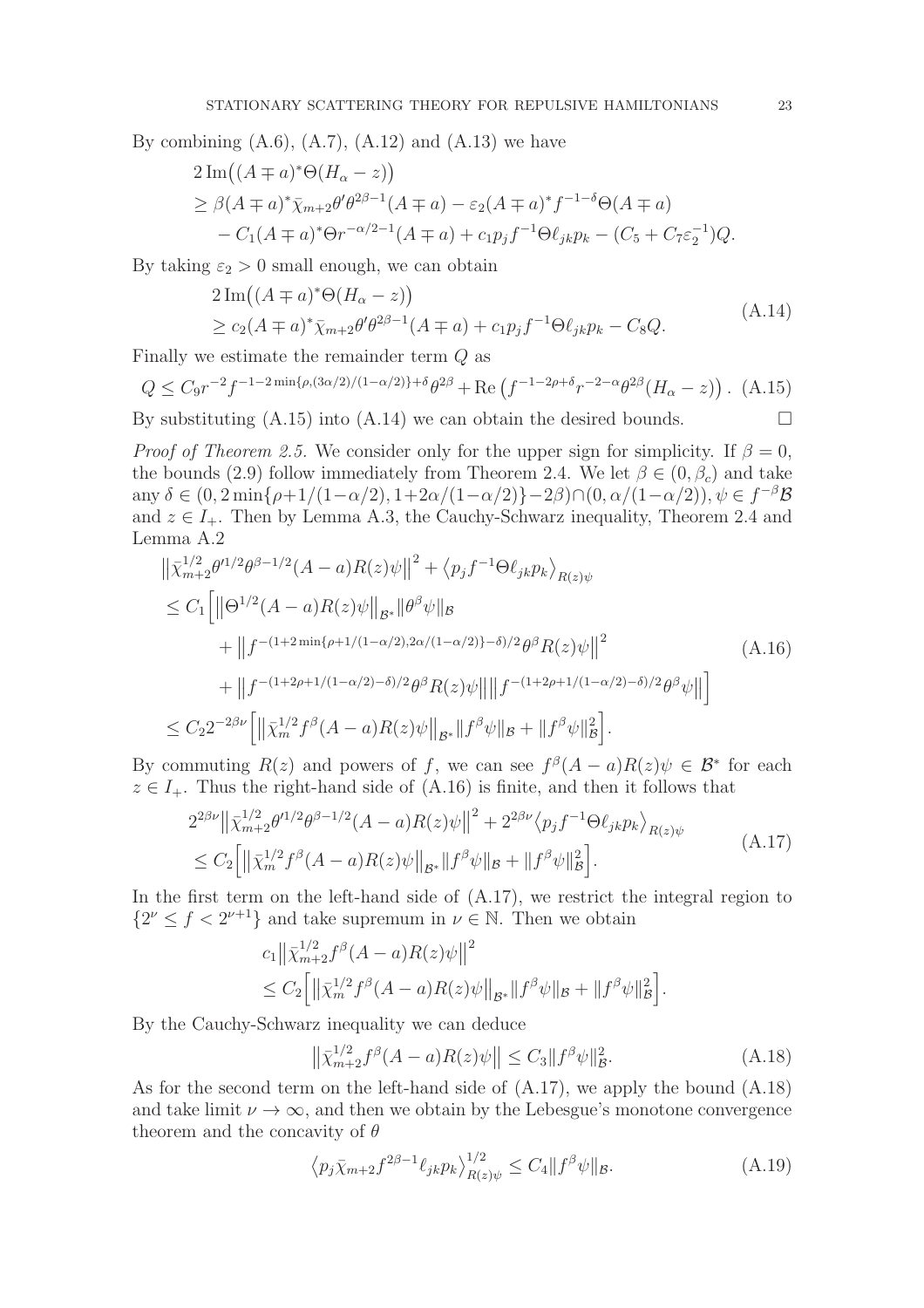Taking into account Theorem 2.4, we can replace the cut-off  $\bar{\chi}_{m+2}$  of the bounds  $(A.18)$  and  $(A.19)$  to 1. Hence we are done.

### **ACKNOWLEDGEMENT**

The author would like to express his gratitude to Kenichi Ito and Erik Skibsted for constructive comments on the draft of the paper and warm encouragement.

### **REFERENCES**

- [1] S. Agmon, J. Cruz, I. Herbst, Generalized Fourier transform for Schödinger operators with potantials of order zero, J. Funct. Anal. 167 (1999) 345–369.
- [2] S. Agmon, L. Hörmander, Asymptotic properties of solutions of differential equations with simple characteristics, J. d'Anal. Math. 30 (1976) 1–38.
- [3] T. Adachi, K. Itakura, K. Ito, E. Skibsted, Spectral theory for 1-body Stark operators, J. Differential Equations 268 (2020) 5179–5206.
- [4] J. F. Bony, R. Carles, D. Häfner, L. Michel, Scattering theory for the Schrödinger equation with repulsive potential, J. Math. Pures Appl. 84 (2005) 509–579.
- [5] V. S. Buslaev, V. B. Matveev, Wave operators for the Schrödinger equation with a slowly decreasing potential, Theor. Math. Phys. 2 (1970) 266–274, (English trans. from Russian).
- [6] Y. Gâtel, D. Yafaev, On solutions of the Schrödinger equation with radiation conditions at infinity: the long-range case, Ann. Inst. Fourier, Grenoble. 49, 5 (1999) 1581–1602.
- [7] L. Hörmander, The existence of wave operators in scattering theory, Math. Z. 146 (1976) 69–91.
- [8] B. Helffer, J. Sjöstrand, Equation de Schrödinger avec champ magnétique et équation de Harper, Lecture notes in Phys. 345, Schrödinger operators, 118–197, eds. H. Holden, A Jensen, Springer, Berlin–Heidelberg–New York (1989).
- [9] T. Ikebe, Spectral representations for Schrödinger operators with long–range potentials, J. Functional Analysis. 20 (1975) 158–177.
- [10] T. Ikebe, H. Isozaki, A stationary approach to the existence and completeness of long-range wave operators, Integral Equations and Operator Theory 5 (1982) 18–49.
- [11] A. Ishida, On inverse scattering problem for the Schrödinger equation with repulsive potentials, J. Math. Phys. 55 (2014) no. 8, 082101, 12 pp.
- [12] H. Isozaki, Eikonal equations and spectral representations for long–range Schrödinger Hamiltonians, J. Math. Kyoto Univ. 20 (1980) 243–261.
- [13] K. Itakura, Rellich's theorem for spherically symmetric repulsive Hamiltonians, Math. Z. 291 (2019) no. 3, 1435–1449.
- [14] K. Itakura, Limiting absorption principle and radiation condition for repulsive Hamiltonians, To appear in Funkcial. Ekvac.
- [15] K. Ito, E. Skibsted, Radiation condition bounds on manifolds with ends, J. Funct. Anal. 278 (2020) no. 9, 108449
- [16] K. Ito, E. Skibsted, Stationary scattering theory on manifolds, To appear on Ann. Inst. Fourier (Grenoble)
- [17] A. Jensen, P. Perry, Commutator methods and Besov space estimates for Schrödinger operators, J. Operator Theory 14 (1985) 181–188.
- [18] R. B. Melrose, Spectral and scattering theory for the Laplacian on asymptotically Euclidian spaces, Marcel Dekker (1994) pp. 85–130.
- [19] R. B. Melrose, M. Zworski, Scattering metrics and geodesic flow at infinity, Invent. Math. 124 (1996) 389–436.
- [20] E. Mourre, Absence of singular continuous spectrum for certain selfadjoint operators, Comm. Math. Phys. 78 (1980/81) no. 3, 391–408.
- [21] F. Nicoleau, Inverse scattering for a Scrödinger operator with a repulsive potential, Acta Math. Sin. (Engl. Ser.) 22 (2006) no. 5, 1485–1492.
- [22] M. Reed, B. Simon, Methods of modern mathematical physics. II. Fourier analysis, selfadjointness, Academic Press, New York-London, 1975.